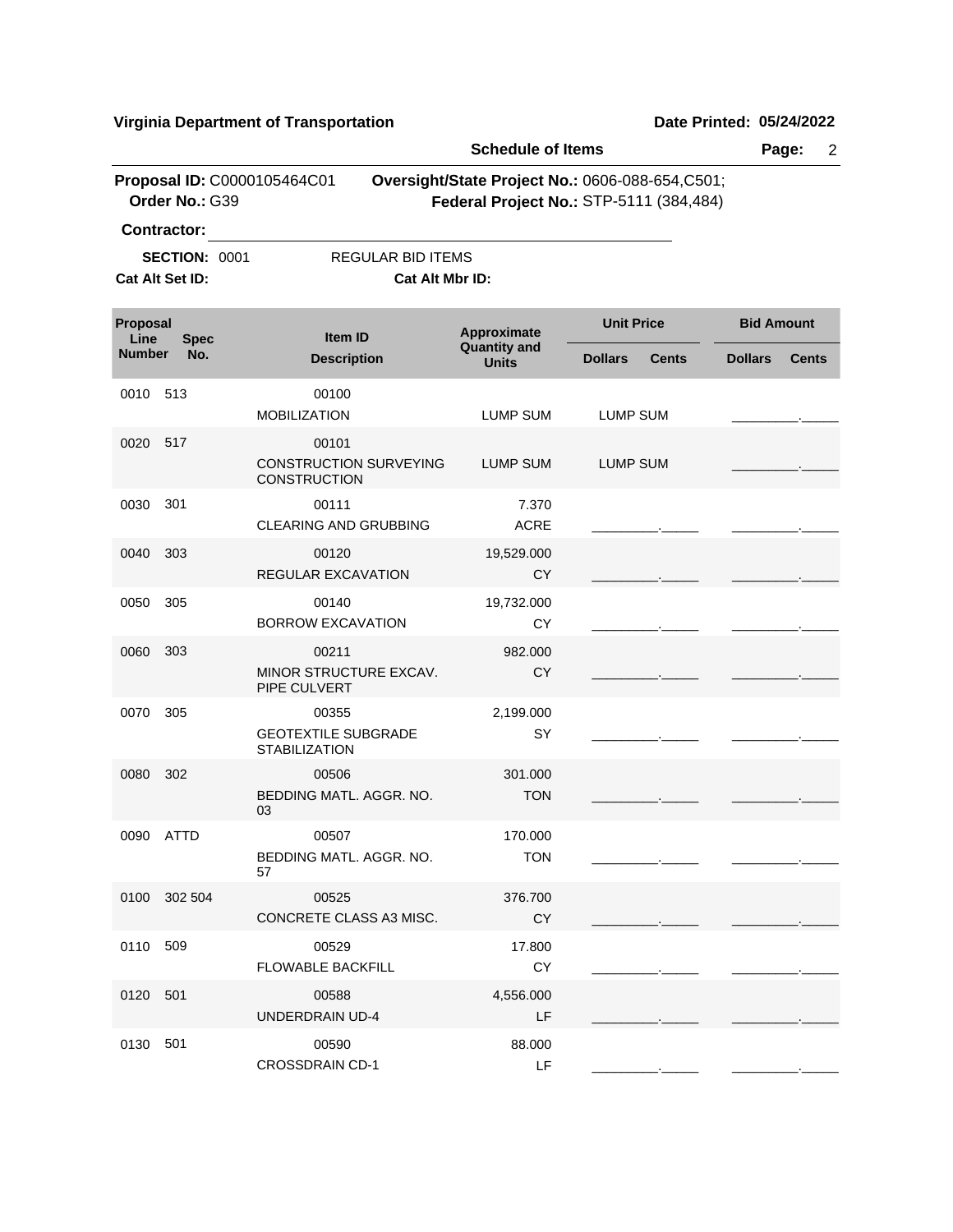|                  |                                         |                                             | <b>Schedule of Items</b>                                                                   |                   |              |                   | Page:<br>3   |
|------------------|-----------------------------------------|---------------------------------------------|--------------------------------------------------------------------------------------------|-------------------|--------------|-------------------|--------------|
|                  | Order No.: G39                          | Proposal ID: C0000105464C01                 | Oversight/State Project No.: 0606-088-654,C501;<br>Federal Project No.: STP-5111 (384,484) |                   |              |                   |              |
|                  | <b>Contractor:</b>                      |                                             |                                                                                            |                   |              |                   |              |
|                  | <b>SECTION: 0001</b><br>Cat Alt Set ID: | <b>REGULAR BID ITEMS</b><br>Cat Alt Mbr ID: |                                                                                            |                   |              |                   |              |
| Proposal<br>Line | <b>Spec</b>                             | Item ID                                     | Approximate<br><b>Quantity and</b>                                                         | <b>Unit Price</b> |              | <b>Bid Amount</b> |              |
| <b>Number</b>    | No.                                     | <b>Description</b>                          | <b>Units</b>                                                                               | <b>Dollars</b>    | <b>Cents</b> | <b>Dollars</b>    | <b>Cents</b> |
| 0140             | 501                                     | 00591<br><b>CROSSDRAIN CD-2</b>             | 224.000<br>LF                                                                              |                   |              |                   |              |
| 0150             | 501                                     | 00595<br><b>OUTLET PIPE</b>                 | 203.000<br>LF                                                                              |                   |              |                   |              |
| 0160             | 302                                     | 00596<br><b>ENDWALL EW-12</b>               | 6.000<br>EA                                                                                |                   |              |                   |              |
| 0170             | 302                                     | 01122<br>12" CONC. PIPE                     | 13.000<br>LF                                                                               |                   |              |                   |              |
| 0180             | 302                                     | 01152<br>15" CONC. PIPE                     | 4,315.000<br>LF                                                                            |                   |              |                   |              |
| 0190             | 302                                     | 01182<br>18" CONC. PIPE                     | 657.000<br>LF                                                                              |                   |              |                   |              |
| 0200             | 302                                     | 01240<br><b>24" PIPE</b>                    | 8.000<br>LF                                                                                |                   |              |                   |              |
| 0210             | 302                                     | 01242<br>24" CONC. PIPE                     | 1,547.000<br>LF                                                                            |                   |              |                   |              |
| 0220             | 302                                     | 01301<br>JACKED & BORED 30" PIPE            | 30.000<br>LF                                                                               |                   |              |                   |              |
| 0230 302         |                                         | 01302<br>30" CONC. PIPE                     | 284.000<br>LF                                                                              |                   |              |                   |              |
| 0240 302         |                                         | 01360<br>36" PIPE                           | 105.000<br>LF                                                                              |                   |              |                   |              |
| 0250 302         |                                         | 01482<br>48" CONC. PIPE                     | 66.000<br>LF                                                                               |                   |              |                   |              |
| 0260 302         |                                         | 01542<br>54" CONC. PIPE                     | 238.000<br>LF                                                                              |                   |              |                   |              |
| 0270 302         |                                         | 06151<br>15" END SECTION ES-1               | 14.000<br>EA                                                                               |                   |              |                   |              |
| 0280 302         |                                         | 06181<br>18" END SECTION ES-1               | 4.000<br>EA                                                                                |                   |              |                   |              |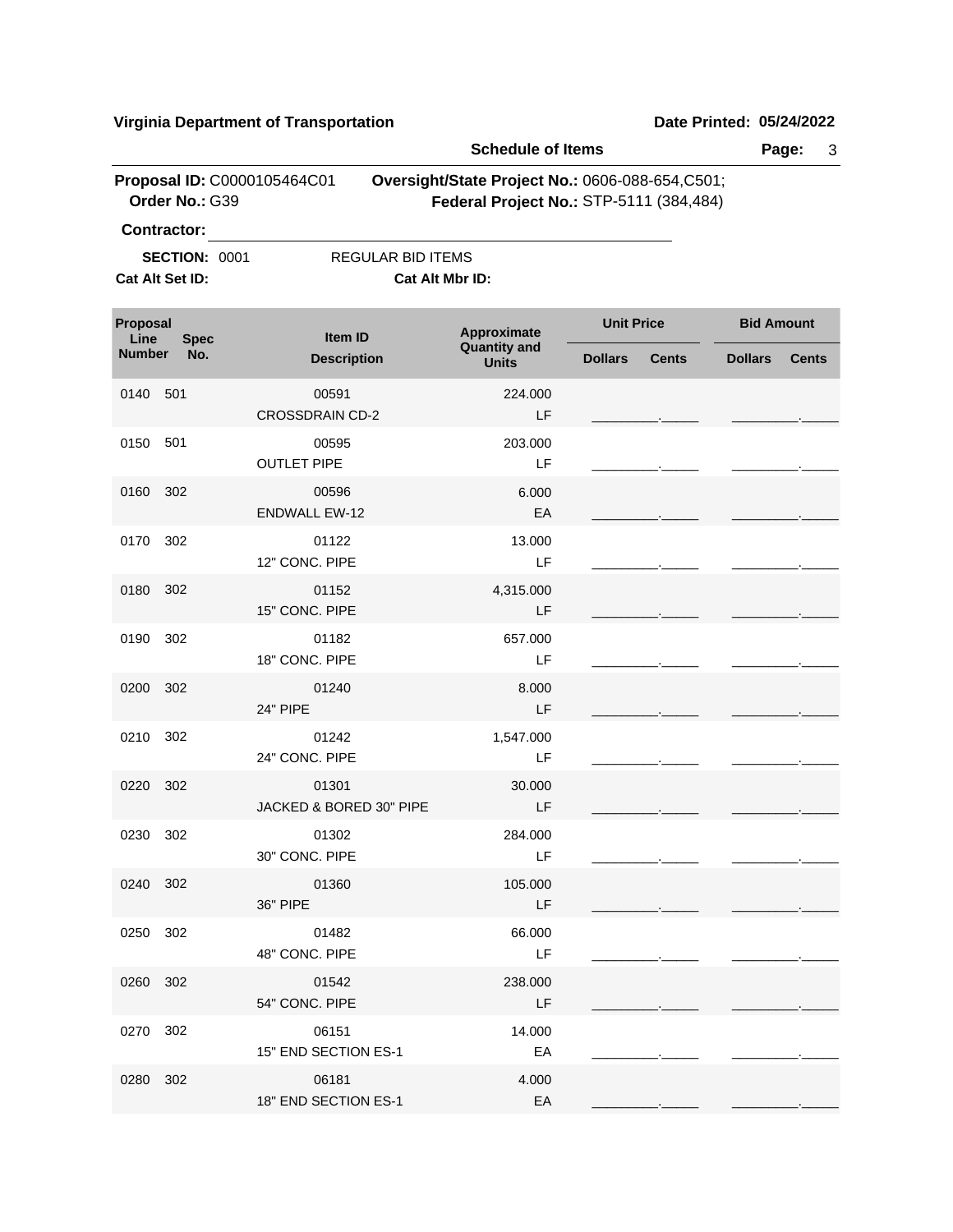|                  |                                         |                                             | <b>Schedule of Items</b>                                                                   |                   |              |                   | Page:<br>4   |
|------------------|-----------------------------------------|---------------------------------------------|--------------------------------------------------------------------------------------------|-------------------|--------------|-------------------|--------------|
|                  | Order No.: G39<br><b>Contractor:</b>    | Proposal ID: C0000105464C01                 | Oversight/State Project No.: 0606-088-654,C501;<br>Federal Project No.: STP-5111 (384,484) |                   |              |                   |              |
|                  | <b>SECTION: 0001</b><br>Cat Alt Set ID: | <b>REGULAR BID ITEMS</b><br>Cat Alt Mbr ID: |                                                                                            |                   |              |                   |              |
| Proposal<br>Line | <b>Spec</b>                             | Item ID                                     | Approximate                                                                                | <b>Unit Price</b> |              | <b>Bid Amount</b> |              |
| <b>Number</b>    | No.                                     | <b>Description</b>                          | <b>Quantity and</b><br><b>Units</b>                                                        | <b>Dollars</b>    | <b>Cents</b> | <b>Dollars</b>    | <b>Cents</b> |
| 0290             | 302                                     | 06241<br>24" END SECTION ES-1               | 3.000<br>EA                                                                                |                   |              |                   |              |
| 0300             | 302                                     | 06301<br>30" END SECTION ES-1               | 2.000<br>EA                                                                                |                   |              |                   |              |
| 0310             | 302                                     | 06360<br>36" END SECTION ES-1 OR 2          | 1.000<br>EA                                                                                |                   |              |                   |              |
| 0320             | 302                                     | 06740<br>DROP INLET DI-1                    | 1.000<br>EA                                                                                |                   |              |                   |              |
| 0330             | 302                                     | 06745<br>DROP INLET DI-2A                   | 1.000<br>EA                                                                                |                   |              |                   |              |
| 0340             | 302                                     | 06815<br>DROP INLET DI-3A                   | 1.000<br>EA                                                                                |                   |              |                   |              |
| 0350             | 302                                     | 06816<br>DROP INLET DI-3AA                  | 1.000<br>EA                                                                                |                   |              |                   |              |
| 0360             | 302                                     | 06817<br>DROP INLET DI-3B, L=4'             | 14.000<br>EA                                                                               |                   |              |                   |              |
| 0370             | 302                                     | 06818<br>DROP INLET DI-3B, L=6'             | 16.000<br>EA                                                                               |                   |              |                   |              |
| 0380             | 302                                     | 06819<br>DROP INLET DI-3B, L=8'             | 6.000<br>EA                                                                                |                   |              |                   |              |
| 0390             | 302                                     | 06820<br>DROP INLET DI-3B, L=10'            | 1.000<br>EA                                                                                |                   |              |                   |              |
| 0400             | 302                                     | 06826<br>DROP INLET DI-3BB, L=4'            | 1.000<br>EA                                                                                |                   |              |                   |              |
| 0410             | 302                                     | 06827<br>DROP INLET DI-3BB, L=6'            | 3.000<br>EA                                                                                |                   |              |                   |              |
| 0420             | 302                                     | 06835<br>DROP INLET DI-3C, L=6'             | 6.000<br>EA                                                                                |                   |              |                   |              |
| 0430             | 302                                     | 06836<br>DROP INLET DI-3C, L=8'             | 1.000<br>EA                                                                                |                   |              |                   |              |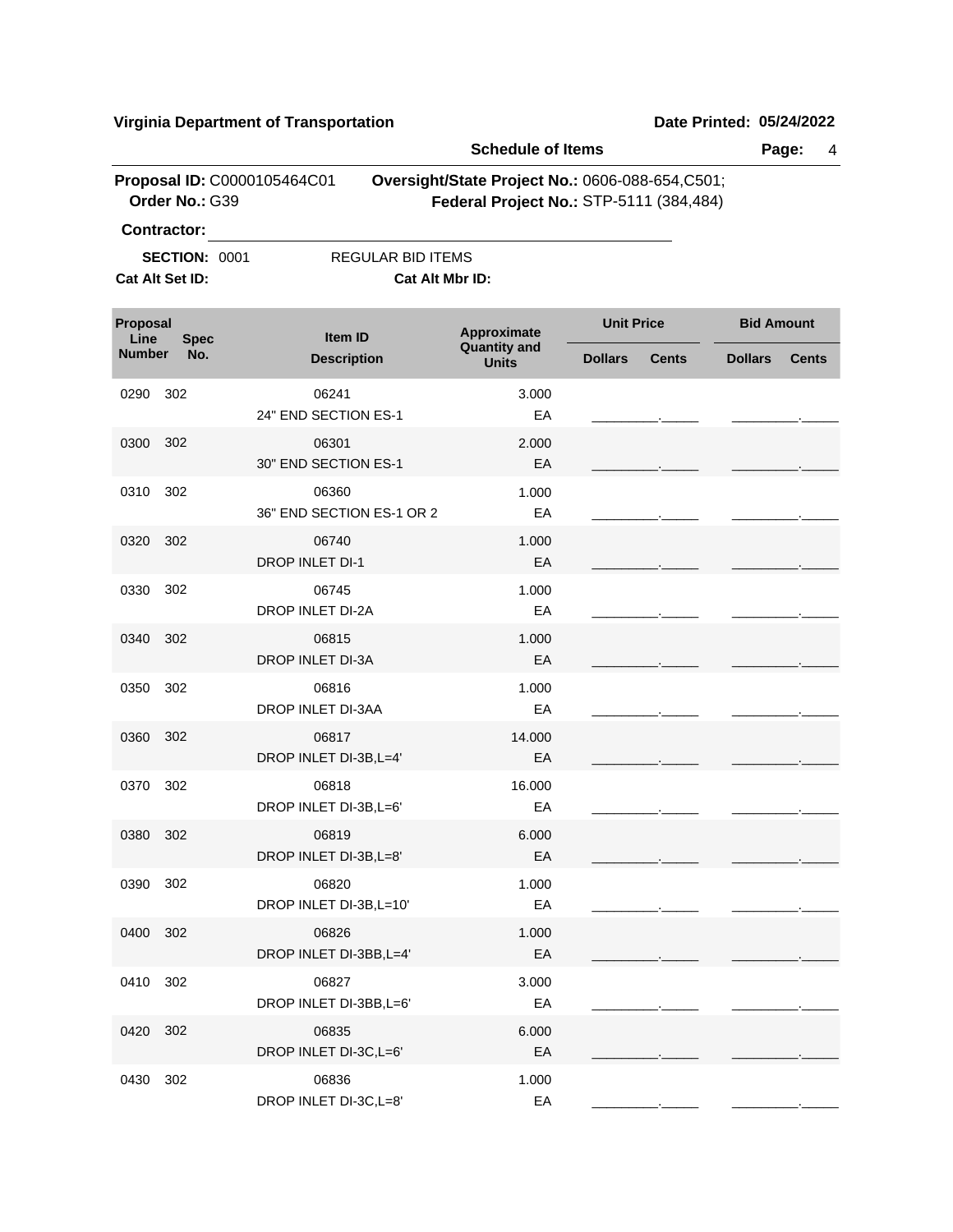|                  |                                               |                                                        | <b>Schedule of Items</b>                                                                   |                   |              |                   | Page:<br>5   |
|------------------|-----------------------------------------------|--------------------------------------------------------|--------------------------------------------------------------------------------------------|-------------------|--------------|-------------------|--------------|
|                  | Proposal ID: C0000105464C01<br>Order No.: G39 |                                                        | Oversight/State Project No.: 0606-088-654,C501;<br>Federal Project No.: STP-5111 (384,484) |                   |              |                   |              |
|                  | Contractor:                                   |                                                        |                                                                                            |                   |              |                   |              |
|                  | <b>SECTION: 0001</b><br>Cat Alt Set ID:       | <b>REGULAR BID ITEMS</b><br>Cat Alt Mbr ID:            |                                                                                            |                   |              |                   |              |
| Proposal<br>Line | <b>Spec</b>                                   | Item ID                                                | Approximate                                                                                | <b>Unit Price</b> |              | <b>Bid Amount</b> |              |
| <b>Number</b>    | No.                                           | <b>Description</b>                                     | <b>Quantity and</b><br><b>Units</b>                                                        | <b>Dollars</b>    | <b>Cents</b> | <b>Dollars</b>    | <b>Cents</b> |
| 0440             | 302                                           | 06837<br>DROP INLET DI-3C, L=10'                       | 1.000<br>EA                                                                                |                   |              |                   |              |
| 0450             | 302                                           | 07106<br><b>DROP INLET DI-4A</b>                       | 2.000<br>EA                                                                                |                   |              |                   |              |
| 0460             | 302                                           | 07108<br>DROP INLET DI-4AA                             | 1.000<br>EA                                                                                |                   |              |                   |              |
| 0470             | 302                                           | 07110<br>DROP INLET DI-4B, L=6'                        | 1.000<br>EA                                                                                |                   |              |                   |              |
| 0480             | 302                                           | 07506<br>DROP INLET DI-5                               | 6.000<br>EA                                                                                |                   |              |                   |              |
| 0490             | <b>ATTD</b>                                   | 08990<br>DROP INLET - TRENCH DRAIN                     | 1.000<br>EA                                                                                |                   |              |                   |              |
| 0500             | 302                                           | 09056<br>MANHOLE MH-1 OR 2                             | 39.000<br>LF                                                                               |                   |              |                   |              |
| 0510             | 302                                           | 09057<br>FRAME & COVER MH-1                            | 8.000<br>EA                                                                                |                   |              |                   |              |
| 0520             | 414                                           | 09148<br><b>EROSION CONTROL STONE</b><br>CLASS A1 EC-1 | 50.500<br><b>TON</b>                                                                       |                   |              |                   |              |
| 0530 414         |                                               | 09150<br>EROSION CONTROL STONE<br>CLASS I, EC-1        | 253.900<br><b>TON</b>                                                                      |                   |              |                   |              |
| 0540 610         |                                               | 09155<br><b>GABIONS</b>                                | 129.000<br><b>CY</b>                                                                       |                   |              |                   |              |
| 0550             | 502                                           | 09215<br><b>PAVED DITCH PG-5</b>                       | 149.000<br>SY                                                                              |                   |              |                   |              |
| 0560             | 303                                           | 09250<br><b>SLOPE DRAIN</b>                            | 2.000<br>EA                                                                                |                   |              |                   |              |
| 0570             | 307                                           | 10011<br><b>HYDRAULIC CEMENT</b>                       | 136.000<br><b>TON</b>                                                                      |                   |              |                   |              |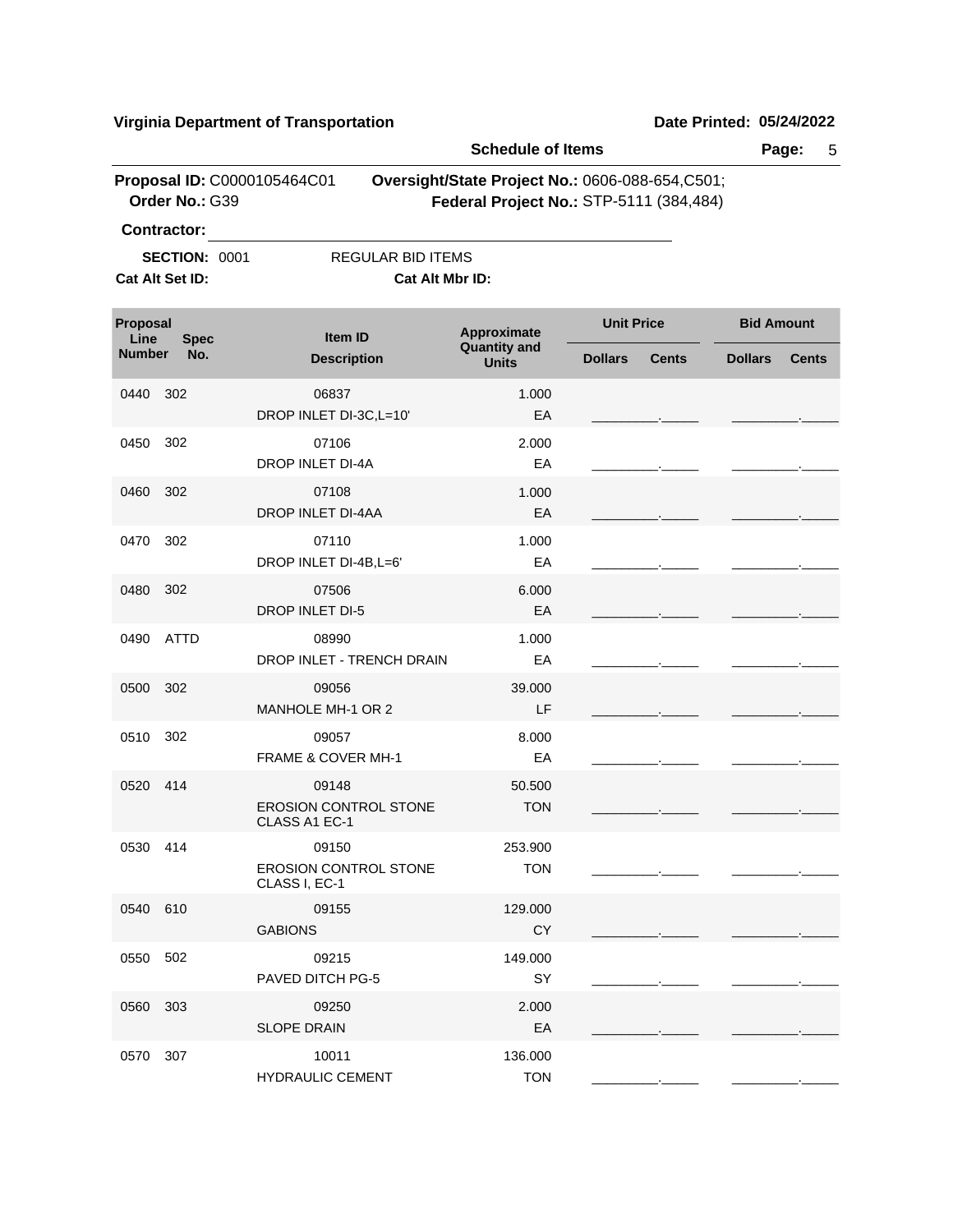**Schedule of Items Page:** 6 **Proposal ID: C0000105464C01 Oversight/State Project No.: 0606-088-654,C501; Order No.:** G39 **Federal Project No.:** STP-5111 (384,484) **Contractor: SECTION: 0001** REGULAR BID ITEMS **Cat Alt Set ID: Cat Alt Mbr ID: Approximate Unit Price Bid Amount**<br>Quantity and **All Contract Contract Contract Contract Contract Contract Contract Contract Contract Contract Contract Contract Contract Contract Contract Contract Contract Contract Cont Quantity and Description Units Item ID Proposal Line**<br>**Number Number Dollars Cents Dollars Cents Spec No.** 0580 10026 MANIPULATION 6" SY 10,096.000 \_\_\_\_\_\_\_\_\_.\_\_\_\_\_ \_\_\_\_\_\_\_\_\_.\_\_\_\_\_ 306 0590 10041 312 COVER MATL. FINE AGGR. OR AGGR. NO. 10 **TON** 8.000 \_\_\_\_\_\_\_\_\_.\_\_\_\_\_ \_\_\_\_\_\_\_\_\_.\_\_\_\_\_ 0600 10128 AGGR. BASE MATL. TY. I NO. 21B TON 20,008.000 \_\_\_\_\_\_\_\_\_.\_\_\_\_\_ \_\_\_\_\_\_\_\_\_.\_\_\_\_\_ 308 0610 10416 312 LIQUID ASPHALT GAL 3,029.000 \_\_\_\_\_\_\_\_\_.\_\_\_\_\_ \_\_\_\_\_\_\_\_\_.\_\_\_\_\_ 0620 10608 315 ASPHALT CONCRETE TY. SM-12.5D **TON** 5,639.000 \_\_\_\_\_\_\_\_\_.\_\_\_\_\_ \_\_\_\_\_\_\_\_\_.\_\_\_\_\_ 0630 10610 315 ASPHALT CONCRETE TY. IM-19.0A **TON** 3,693.000 \_\_\_\_\_\_\_\_\_.\_\_\_\_\_ \_\_\_\_\_\_\_\_\_.\_\_\_\_\_ 0640 10628 FLEXIBLE PAVEMENT PLANING 0" - 2" SY 14,967.000 \_\_\_\_\_\_\_\_\_.\_\_\_\_\_ \_\_\_\_\_\_\_\_\_.\_\_\_\_\_ 515 0650 10642 315 ASPHALT CONCRETE TY. BM-25.0A **TON** 6,251.000 \_\_\_\_\_\_\_\_\_.\_\_\_\_\_ \_\_\_\_\_\_\_\_\_.\_\_\_\_\_ 0660 11070 SAW-CUT ASPH CONC FULL DEPTH LF 3,900.000 \_\_\_\_\_\_\_\_\_.\_\_\_\_\_ \_\_\_\_\_\_\_\_\_.\_\_\_\_\_ 315 0670 12020 STD. CURB CG-2 LF 1,787.000 \_\_\_\_\_\_\_\_\_.\_\_\_\_\_ \_\_\_\_\_\_\_\_\_.\_\_\_\_\_ 502 0680 12022 RADIAL CURB CG-2 LF 639.000 \_\_\_\_\_\_\_\_\_.\_\_\_\_\_ \_\_\_\_\_\_\_\_\_.\_\_\_\_\_ 502 0690 12032 RADIAL CURB CG-3 LF 798.000 \_\_\_\_\_\_\_\_\_.\_\_\_\_\_ \_\_\_\_\_\_\_\_\_.\_\_\_\_\_ 502 0700 12600 502STD. COMB. CURB & GUTTER CG-6 LF 4,874.000 \_\_\_\_\_\_\_\_\_.\_\_\_\_\_ \_\_\_\_\_\_\_\_\_.\_\_\_\_\_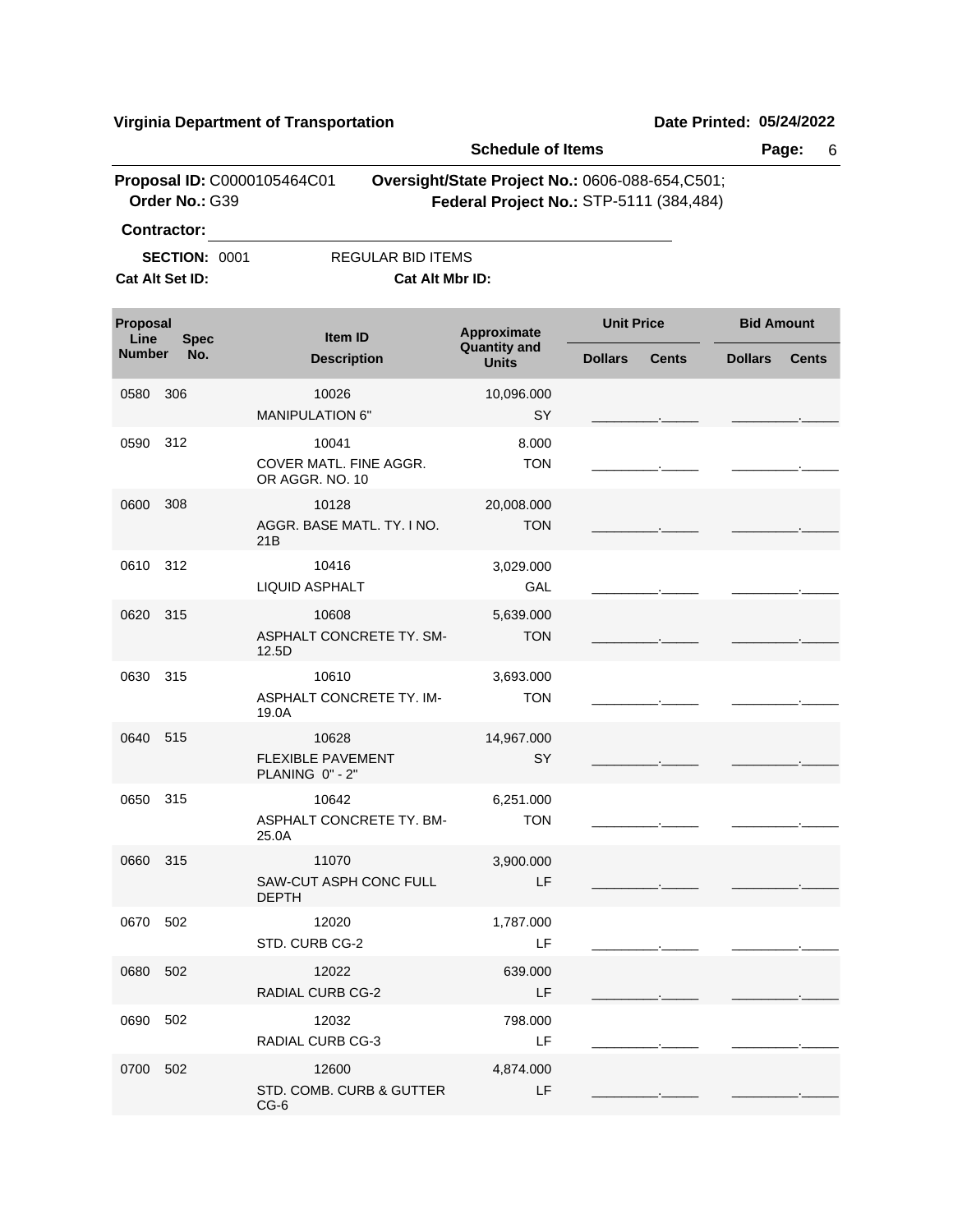|                  |                                               |                                                | <b>Schedule of Items</b>                                                                    |                   |                          |                   | Page:<br>7   |
|------------------|-----------------------------------------------|------------------------------------------------|---------------------------------------------------------------------------------------------|-------------------|--------------------------|-------------------|--------------|
|                  | Proposal ID: C0000105464C01<br>Order No.: G39 |                                                | Oversight/State Project No.: 0606-088-654, C501;<br>Federal Project No.: STP-5111 (384,484) |                   |                          |                   |              |
|                  | <b>Contractor:</b>                            |                                                |                                                                                             |                   |                          |                   |              |
|                  | <b>SECTION: 0001</b>                          | <b>REGULAR BID ITEMS</b>                       |                                                                                             |                   |                          |                   |              |
|                  | Cat Alt Set ID:                               | Cat Alt Mbr ID:                                |                                                                                             |                   |                          |                   |              |
| Proposal<br>Line | <b>Spec</b>                                   | Item ID                                        | Approximate<br><b>Quantity and</b>                                                          | <b>Unit Price</b> |                          | <b>Bid Amount</b> |              |
| <b>Number</b>    | No.                                           | <b>Description</b>                             | <b>Units</b>                                                                                | <b>Dollars</b>    | <b>Cents</b>             | <b>Dollars</b>    | <b>Cents</b> |
| 0710             | 502                                           | 12610                                          | 3,246.000                                                                                   |                   |                          |                   |              |
|                  |                                               | RADIAL COMB. CURB &<br><b>GUTTER CG-6</b>      | LF                                                                                          |                   |                          |                   |              |
| 0720             | 502                                           | 12700                                          | 18,000                                                                                      |                   |                          |                   |              |
|                  |                                               | STD. COMB. CURB & GUTTER<br>$CG-7$             | LF                                                                                          |                   |                          |                   |              |
| 0730             | 502                                           | 12940                                          | 92.000                                                                                      |                   |                          |                   |              |
|                  |                                               | <b>ENTRANCE GUTTER CG-9D</b>                   | SY                                                                                          |                   |                          |                   |              |
| 0740             | 504                                           | 13108                                          | 98.000                                                                                      |                   |                          |                   |              |
|                  |                                               | CG-12 DETECTABLE<br><b>WARNING SURFACE</b>     | SY                                                                                          |                   |                          |                   |              |
| 0750             | 503                                           | 13212                                          | 115.000                                                                                     |                   |                          |                   |              |
|                  |                                               | R/W MONUMENT RM-2                              | EA                                                                                          |                   |                          |                   |              |
| 0760             | 504                                           | 13220<br>HYDRAULIC CEMENT CONC.<br>SIDEWALK 4" | 1,738.000<br>SY                                                                             |                   | <b>Contract Contract</b> |                   |              |
| 0770             | <b>ATTD</b>                                   | 14260                                          | 729.000                                                                                     |                   |                          |                   |              |
|                  |                                               | <b>CRUSHER RUN AGGREGATE</b><br>NO. 25 OR 26   | <b>TON</b>                                                                                  |                   |                          |                   |              |
| 0780             | 502                                           | 21020                                          | 1,591.000                                                                                   |                   |                          |                   |              |
|                  |                                               | <b>MEDIAN STRIP MS-1</b>                       | SY                                                                                          |                   |                          |                   |              |
| 0790 502         |                                               | 21215<br><b>MEDIAN STRIP MS-2</b>              | 865.000<br>LF                                                                               |                   |                          |                   |              |
| 0800 507         |                                               | 22501                                          | 150.000                                                                                     |                   |                          |                   |              |
|                  |                                               | FENCE FE-W1                                    | LF.                                                                                         |                   |                          |                   |              |
| 0810             | 507                                           | 22581                                          | 5.000                                                                                       |                   |                          |                   |              |
|                  |                                               | <b>CORNER BRACE UNIT FE-</b><br>W1,FE-W2       | EA                                                                                          |                   |                          |                   |              |
| 0820             | 507                                           | 22643<br>FENCE FE-CL                           | 689,000<br>LF                                                                               |                   |                          |                   |              |
| 0830             | 507                                           | 22663                                          | 7.000                                                                                       |                   |                          |                   |              |
|                  |                                               | CORNER BRACE UNIT FE-CL                        | EA                                                                                          |                   |                          |                   |              |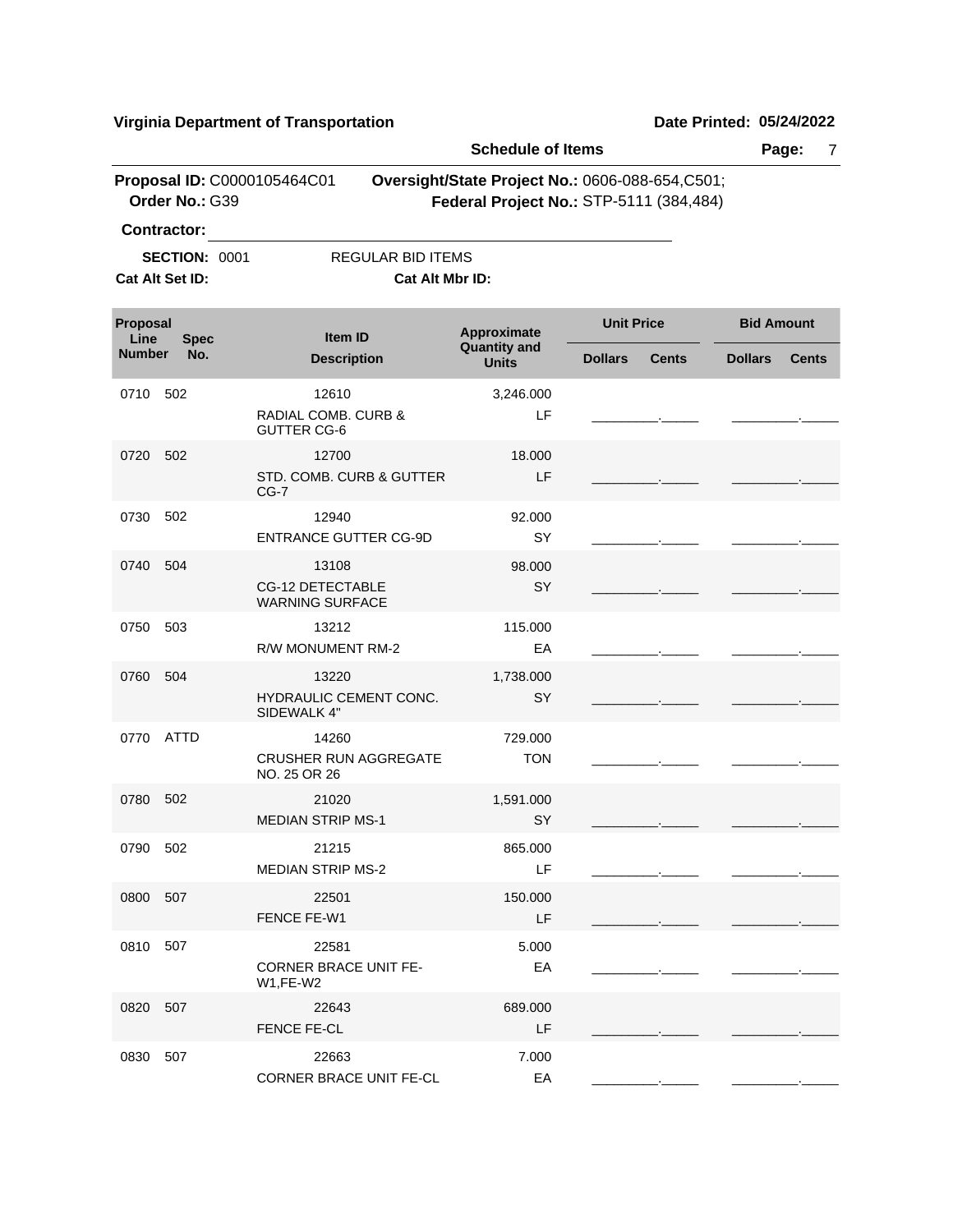|                  |                      |                                                                                             |                          | <b>Schedule of Items</b>                                                                    |                   |              |                   | Page:<br>8   |
|------------------|----------------------|---------------------------------------------------------------------------------------------|--------------------------|---------------------------------------------------------------------------------------------|-------------------|--------------|-------------------|--------------|
|                  | Order No.: G39       | Proposal ID: C0000105464C01                                                                 |                          | Oversight/State Project No.: 0606-088-654, C501;<br>Federal Project No.: STP-5111 (384,484) |                   |              |                   |              |
|                  | <b>Contractor:</b>   |                                                                                             |                          |                                                                                             |                   |              |                   |              |
|                  | <b>SECTION: 0001</b> |                                                                                             | <b>REGULAR BID ITEMS</b> |                                                                                             |                   |              |                   |              |
|                  | Cat Alt Set ID:      |                                                                                             | Cat Alt Mbr ID:          |                                                                                             |                   |              |                   |              |
| Proposal<br>Line | <b>Spec</b>          | Item ID                                                                                     |                          | Approximate                                                                                 | <b>Unit Price</b> |              | <b>Bid Amount</b> |              |
| <b>Number</b>    | No.                  | <b>Description</b>                                                                          |                          | <b>Quantity and</b><br><b>Units</b>                                                         | <b>Dollars</b>    | <b>Cents</b> | <b>Dollars</b>    | <b>Cents</b> |
| 0840             | 507                  | 22677<br>GATE FE-CL L=14'                                                                   |                          | 1.000<br>EA                                                                                 |                   |              |                   |              |
| 0850             | 507                  | 23570<br>HIGH VISIBILITY FENCE, 4'                                                          |                          | 3,725.000<br>LF                                                                             |                   |              |                   |              |
| 0860             | 511                  | 24100<br><b>ALLAYING DUST</b>                                                               |                          | 6,920.000<br><b>HR</b>                                                                      |                   |              |                   |              |
| 0870             | 512                  | 24152<br>TYPE 3 BARRICADE 8'                                                                |                          | 9.000<br>EA                                                                                 |                   |              |                   |              |
| 0880             | 512                  | 24160<br><b>TEMPORARY</b><br>(CONSTRUCTION) SIGN                                            |                          | 626,000<br><b>SF</b>                                                                        |                   |              |                   |              |
| 0890             | <b>ATTD</b>          | 24262<br>PORTABLE TEMPORARY<br>RUMBLE STRIP ARRAY                                           |                          | 70.000<br><b>DAY</b>                                                                        |                   |              |                   |              |
| 0900             | 512                  | 24272<br><b>TRUCK MOUNTED</b><br><b>ATTENUATOR</b>                                          |                          | 2,340.000<br><b>HR</b>                                                                      |                   |              |                   |              |
| 0910 512         |                      | 24278<br><b>GROUP 2 CHANNELIZING</b><br><b>DEVICES</b>                                      |                          | 171,508.000<br><b>DAY</b>                                                                   |                   |              |                   |              |
| 0920 512         |                      | 24279<br>PORTABLE CHANGEABLE<br><b>MESSAGE SIGN</b>                                         |                          | 9,600.000<br><b>HR</b>                                                                      |                   |              |                   |              |
|                  | 0930 512             | 24282<br><b>FLAGGER SERVICE</b>                                                             |                          | 700.000<br><b>HR</b>                                                                        |                   |              |                   |              |
|                  | 0940 512             | 24332<br><b>MODIFY SIGNAL -</b><br><b>TEMPORARY SIGNALIZATION</b><br>(AT RTE. 606 & RAMP)   |                          | <b>LUMP SUM</b>                                                                             | LUMP SUM          |              |                   |              |
|                  | 0950 512             | 24332<br><b>MODIFY SIGNAL -</b><br><b>TEMPORARY SIGNALIZATION</b><br>(AT RTE. 606 & RTE. 1) |                          | LUMP SUM                                                                                    | LUMP SUM          |              |                   |              |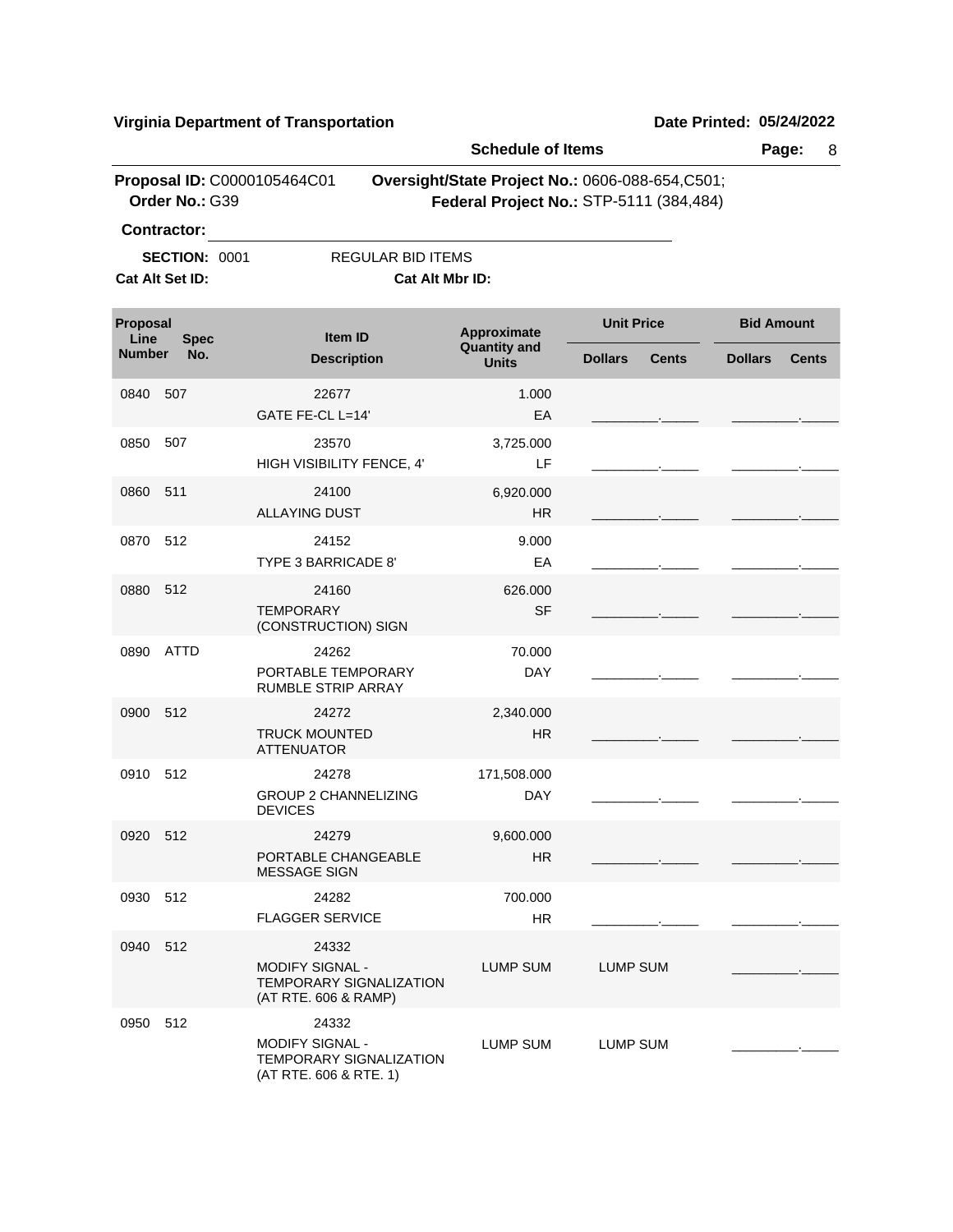|                  |                      |                                                                           | <b>Schedule of Items</b>           |                                                                                             |                                |  |
|------------------|----------------------|---------------------------------------------------------------------------|------------------------------------|---------------------------------------------------------------------------------------------|--------------------------------|--|
|                  | Order No.: G39       | Proposal ID: C0000105464C01                                               |                                    | Oversight/State Project No.: 0606-088-654, C501;<br>Federal Project No.: STP-5111 (384,484) |                                |  |
|                  | <b>Contractor:</b>   |                                                                           |                                    |                                                                                             |                                |  |
|                  | <b>SECTION: 0001</b> | <b>REGULAR BID ITEMS</b>                                                  |                                    |                                                                                             |                                |  |
|                  | Cat Alt Set ID:      | Cat Alt Mbr ID:                                                           |                                    |                                                                                             |                                |  |
| Proposal<br>Line | <b>Spec</b>          | <b>Item ID</b>                                                            | Approximate<br><b>Quantity and</b> | <b>Unit Price</b>                                                                           | <b>Bid Amount</b>              |  |
| <b>Number</b>    | No.                  | <b>Description</b>                                                        | <b>Units</b>                       | <b>Dollars</b><br><b>Cents</b>                                                              | <b>Dollars</b><br><b>Cents</b> |  |
| 0960             | 508                  | 24400<br>OBSCURING ROADWAY                                                | 4.000<br><b>UNIT</b>               |                                                                                             |                                |  |
| 0970             | 508                  | 24410<br><b>DEMOLITION OF PAVEMENT</b><br><b>COMBINATION</b>              | 13,341.000<br>SY                   |                                                                                             |                                |  |
| 0980             | 508                  | 24430<br>DEMOLITION OF PAVEMENT<br><b>FLEXIBLE</b>                        | 1,609.000<br>SY                    |                                                                                             |                                |  |
| 0990             | 510                  | 24502<br>REMOVE EXIST. ELECTRICAL<br><b>SERVICE</b>                       | 1.000<br>EA                        |                                                                                             |                                |  |
| 1000             | ATTD                 | 24503<br><b>REMOVE EXIST, SIGNAL</b><br>EQUIPMENT (AT RTE. 606 &<br>RAMP) | <b>LUMP SUM</b>                    | <b>LUMP SUM</b>                                                                             |                                |  |
| 1010 510         |                      | 24503<br>REMOVE EXIST, SIGNAL<br>EQUIPMENT (AT RTE. 606 &<br>RTE. 1)      | <b>LUMP SUM</b>                    | LUMP SUM                                                                                    |                                |  |
| 1020             | ATTD                 | 24825<br>MODIFY EXIST, DRAINAGE<br><b>STRUCTURE</b>                       | 2.000<br>EA                        |                                                                                             |                                |  |
| 1030 510         |                      | 24825<br>MODIFY EXIST. INLET                                              | 3.000<br>EA                        |                                                                                             |                                |  |
|                  | 1040 ATTD            | 25565<br>PROGRESS SCHEDULE<br><b>BASELINE</b>                             | LUMP SUM                           | <b>LUMP SUM</b>                                                                             |                                |  |
|                  | 1050 ATTD            | 25567<br>PROGRESS SCHEDULE<br><b>UPDATES</b>                              | 20.000<br>EA                       |                                                                                             |                                |  |
| 1060 414         |                      | 26126<br>DRY RIPRAP CL.I 26"                                              | 78.000<br>SY                       |                                                                                             |                                |  |
| 1070 603         |                      | 27101<br><b>TEMPORARY SEED</b>                                            | 265.500<br>LB                      |                                                                                             |                                |  |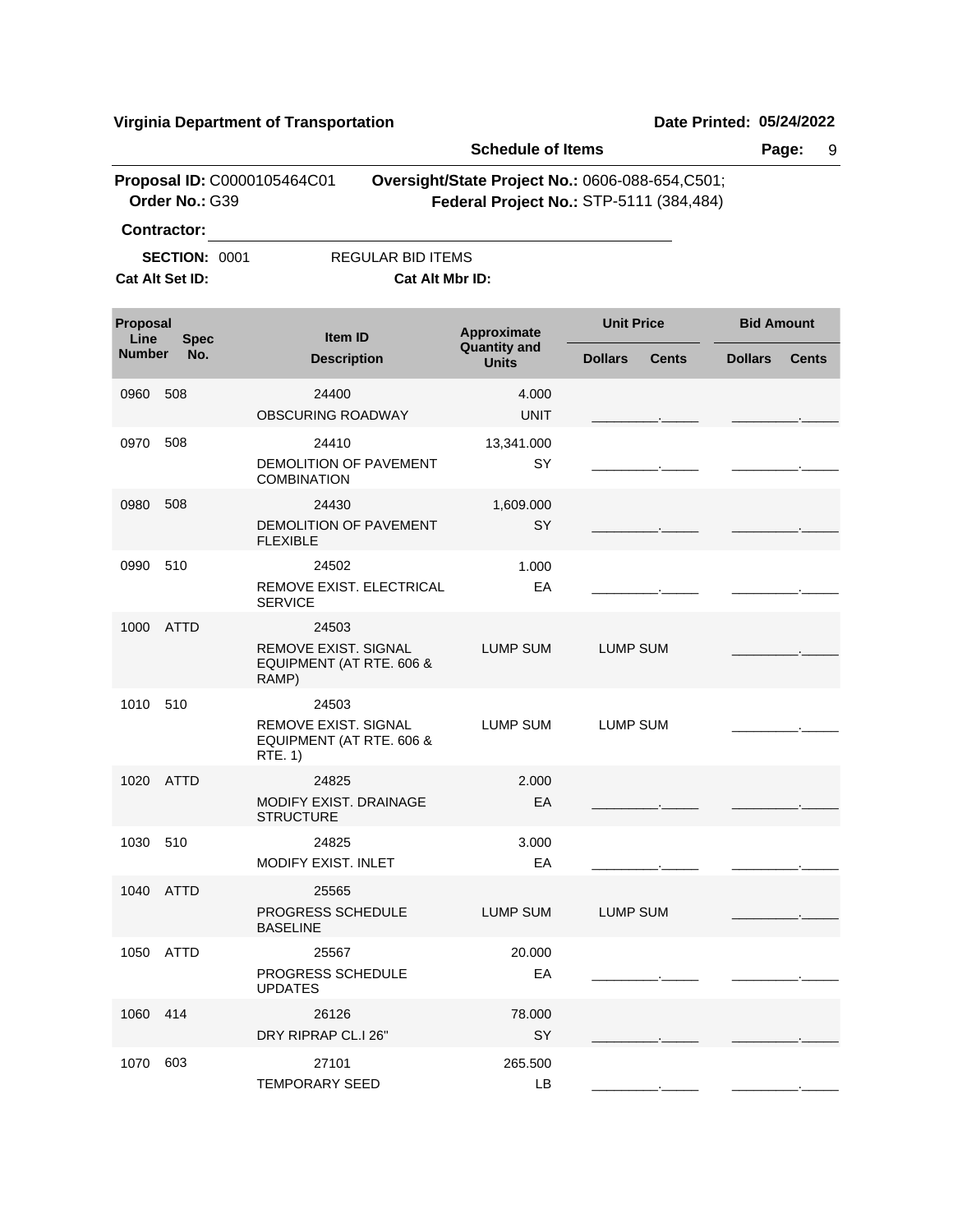|                  |                      |                                                             | <b>Schedule of Items</b>                                                                    |                   |              |                   | Page:<br>10  |
|------------------|----------------------|-------------------------------------------------------------|---------------------------------------------------------------------------------------------|-------------------|--------------|-------------------|--------------|
|                  | Order No.: G39       | Proposal ID: C0000105464C01                                 | Oversight/State Project No.: 0606-088-654, C501;<br>Federal Project No.: STP-5111 (384,484) |                   |              |                   |              |
|                  | <b>Contractor:</b>   |                                                             |                                                                                             |                   |              |                   |              |
|                  | <b>SECTION: 0001</b> | <b>REGULAR BID ITEMS</b>                                    |                                                                                             |                   |              |                   |              |
|                  | Cat Alt Set ID:      | Cat Alt Mbr ID:                                             |                                                                                             |                   |              |                   |              |
| Proposal<br>Line | <b>Spec</b>          | Item ID                                                     | Approximate                                                                                 | <b>Unit Price</b> |              | <b>Bid Amount</b> |              |
| <b>Number</b>    | No.                  | <b>Description</b>                                          | <b>Quantity and</b><br><b>Units</b>                                                         | <b>Dollars</b>    | <b>Cents</b> | <b>Dollars</b>    | <b>Cents</b> |
| 1080             | 603                  | 27102<br><b>REGULAR SEED</b>                                | 644.000<br>LB                                                                               |                   |              |                   |              |
| 1090             | 603                  | 27103<br>OVERSEEDING                                        | 515.000<br>LВ                                                                               |                   |              |                   |              |
|                  |                      |                                                             |                                                                                             |                   |              |                   |              |
| 1100             | 603                  | 27111<br><b>HYDRAULIC EROSION</b><br>CONTROL PRODUCT TYPE 2 | 19,300.000<br>SY                                                                            |                   |              |                   |              |
| 1110             | 603                  | 27112<br><b>HYDRAULIC EROSION</b><br>CONTROL PRODUCT TYPE 3 | 23,716.000<br>SY                                                                            |                   |              |                   |              |
| 1120             | 603                  | 27230<br>FERTILIZER NITROGEN - N                            | 378.000<br>LB                                                                               |                   |              |                   |              |
| 1130             | 603                  | 27231<br><b>FERTILIZER PHOSPHOROUS</b><br>$- P$             | 519.000<br>LВ                                                                               |                   |              |                   |              |
| 1140             | 603                  | 27232<br>FERTILIZER POTASSIUM - K                           | 259.000<br>LB                                                                               |                   |              |                   |              |
| 1150             | 603                  | 27250<br>LIME                                               | 17.780<br><b>TON</b>                                                                        |                   |              |                   |              |
| 1160             | 303                  | 27284<br><b>EROSION CONTROL MULCH</b>                       | 11,503.000<br>SY                                                                            |                   |              |                   |              |
| 1170 606         |                      | 27318<br><b>ROLLED EROSION CTRL</b><br>PRODUCT EC-2 TYPE 1  | 2,459.000<br>SY                                                                             |                   |              |                   |              |
| 1180 606         |                      | 27319<br><b>ROLLED EROSION CTRL</b><br>PRODUCT EC-2 TYPE 2  | 181.000<br>SY                                                                               |                   |              |                   |              |
| 1190             | 606                  | 27325<br><b>ROLLED EROSION CTRL</b><br>PRODUCT EC-3 TYPE 1  | 708.000<br>SY                                                                               |                   |              |                   |              |
| 1200             | 302                  | 27336<br>TEMP. DIVERSION CHANNEL<br>LINING CL. A            | 133.000<br>SY                                                                               |                   |              |                   |              |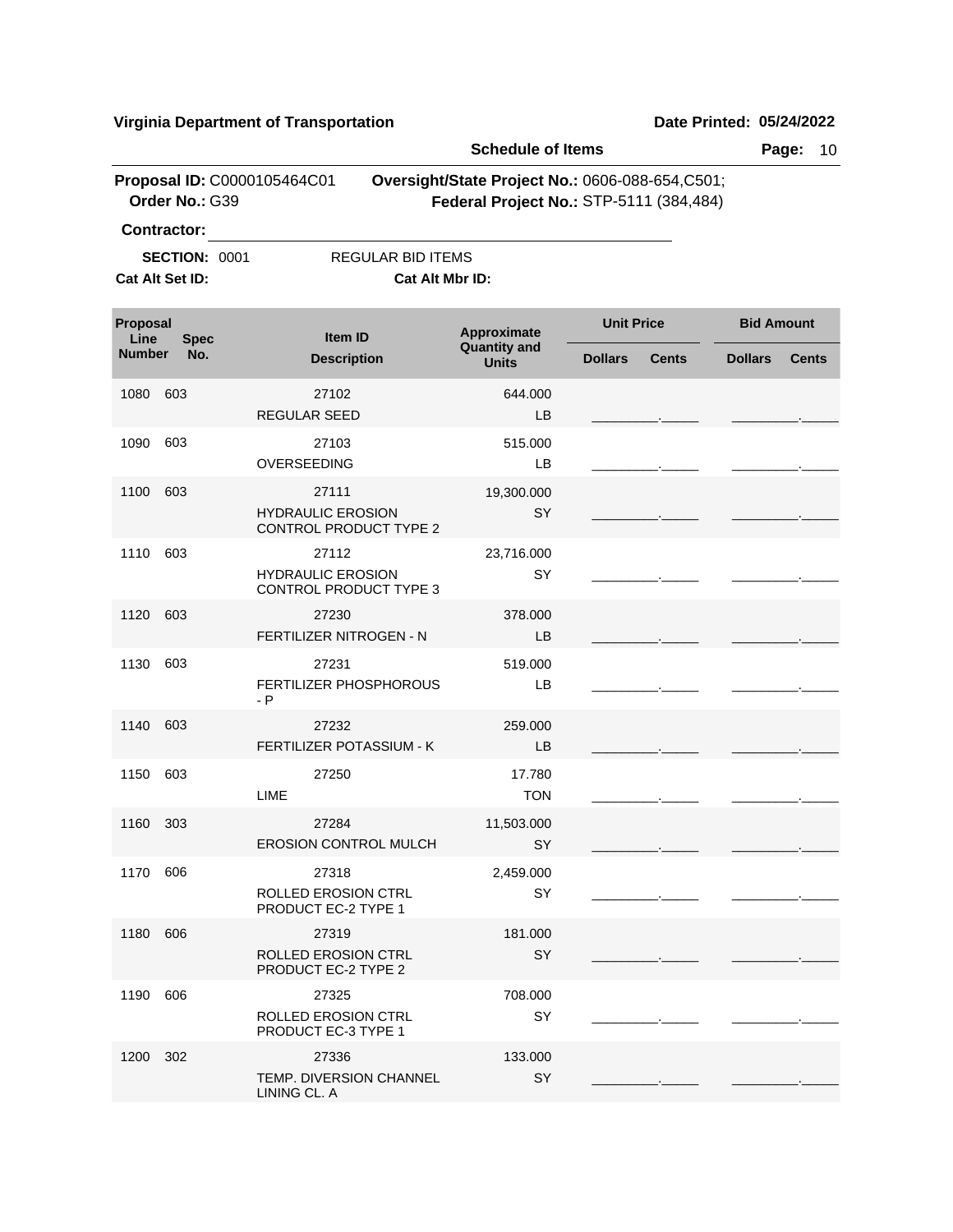|                  |                                               |                                                                             | <b>Schedule of Items</b>                                                                    |                   |              |                   | Page:<br>11  |
|------------------|-----------------------------------------------|-----------------------------------------------------------------------------|---------------------------------------------------------------------------------------------|-------------------|--------------|-------------------|--------------|
|                  | Proposal ID: C0000105464C01<br>Order No.: G39 |                                                                             | Oversight/State Project No.: 0606-088-654, C501;<br>Federal Project No.: STP-5111 (384,484) |                   |              |                   |              |
|                  | <b>Contractor:</b>                            |                                                                             |                                                                                             |                   |              |                   |              |
|                  | <b>SECTION: 0001</b>                          | <b>REGULAR BID ITEMS</b>                                                    |                                                                                             |                   |              |                   |              |
|                  | Cat Alt Set ID:                               | Cat Alt Mbr ID:                                                             |                                                                                             |                   |              |                   |              |
| Proposal<br>Line | <b>Spec</b>                                   | <b>Item ID</b>                                                              | Approximate                                                                                 | <b>Unit Price</b> |              | <b>Bid Amount</b> |              |
| <b>Number</b>    | No.                                           | <b>Description</b>                                                          | <b>Quantity and</b><br><b>Units</b>                                                         | <b>Dollars</b>    | <b>Cents</b> | <b>Dollars</b>    | <b>Cents</b> |
| 1210             | 302                                           | 27340                                                                       | 89.000                                                                                      |                   |              |                   |              |
|                  |                                               | <b>TEMP. DIVERSION CHANNEL</b><br><b>EXCAVATION</b>                         | СY                                                                                          |                   |              |                   |              |
| 1220             | 303                                           | 27345                                                                       | 65,000                                                                                      |                   |              |                   |              |
|                  |                                               | <b>TEMPORARY DIVERSION</b><br><b>DIKE</b>                                   | LF                                                                                          |                   |              |                   |              |
| 1230             | 303                                           | 27415                                                                       | 105.000                                                                                     |                   |              |                   |              |
|                  |                                               | CHECK DAM ROCK TY. II                                                       | EA                                                                                          |                   |              |                   |              |
| 1240             | 303                                           | 27422                                                                       | 3.000                                                                                       |                   |              |                   |              |
|                  |                                               | <b>DEWATERING BASIN EC-8</b>                                                | EA                                                                                          |                   |              |                   |              |
| 1250             | 303                                           | 27430<br>SILTATION CONTROL<br><b>EXCAVATION</b>                             | 2,408.000<br>CY                                                                             |                   |              |                   |              |
| 1260             | 303                                           | 27451<br><b>INLET PROTECTION TYPE A</b>                                     | 19.000<br>EA                                                                                |                   |              |                   |              |
| 1270             | 303                                           | 27461<br><b>INLET PROTECTION TYPE B</b>                                     | 66.000<br>EA                                                                                |                   |              |                   |              |
| 1280             | 303                                           | 27505<br>TEMP. SILT FENCE TYPE A                                            | 10,280.000<br>LF                                                                            |                   |              |                   |              |
| 1290             | 303                                           | 27545<br><b>STORM WATER</b><br><b>MANAGEMENT BASIN</b><br><b>EXCAVATION</b> | 6,419.000<br><b>CY</b>                                                                      |                   |              |                   |              |
| 1300 302         |                                               | 27550<br><b>STORM WATER</b><br><b>MANAGEMENT DRAINAGE</b><br>STR. SWM-1     | 50.100<br>LF.                                                                               |                   |              |                   |              |
|                  | 1310 ATTD                                     | 27553<br>PERMANENT SWM FACILITY<br>AS-BUILT DOCUMENTATION<br>(AS REQUESTED) | LUMP SUM                                                                                    | <b>LUMP SUM</b>   |              |                   |              |
|                  | 1320 ATTD                                     | 27700<br>UNDERGROUND STORAGE<br>TANK REMOVAL TY. A                          | 3.000<br>EA                                                                                 |                   |              |                   |              |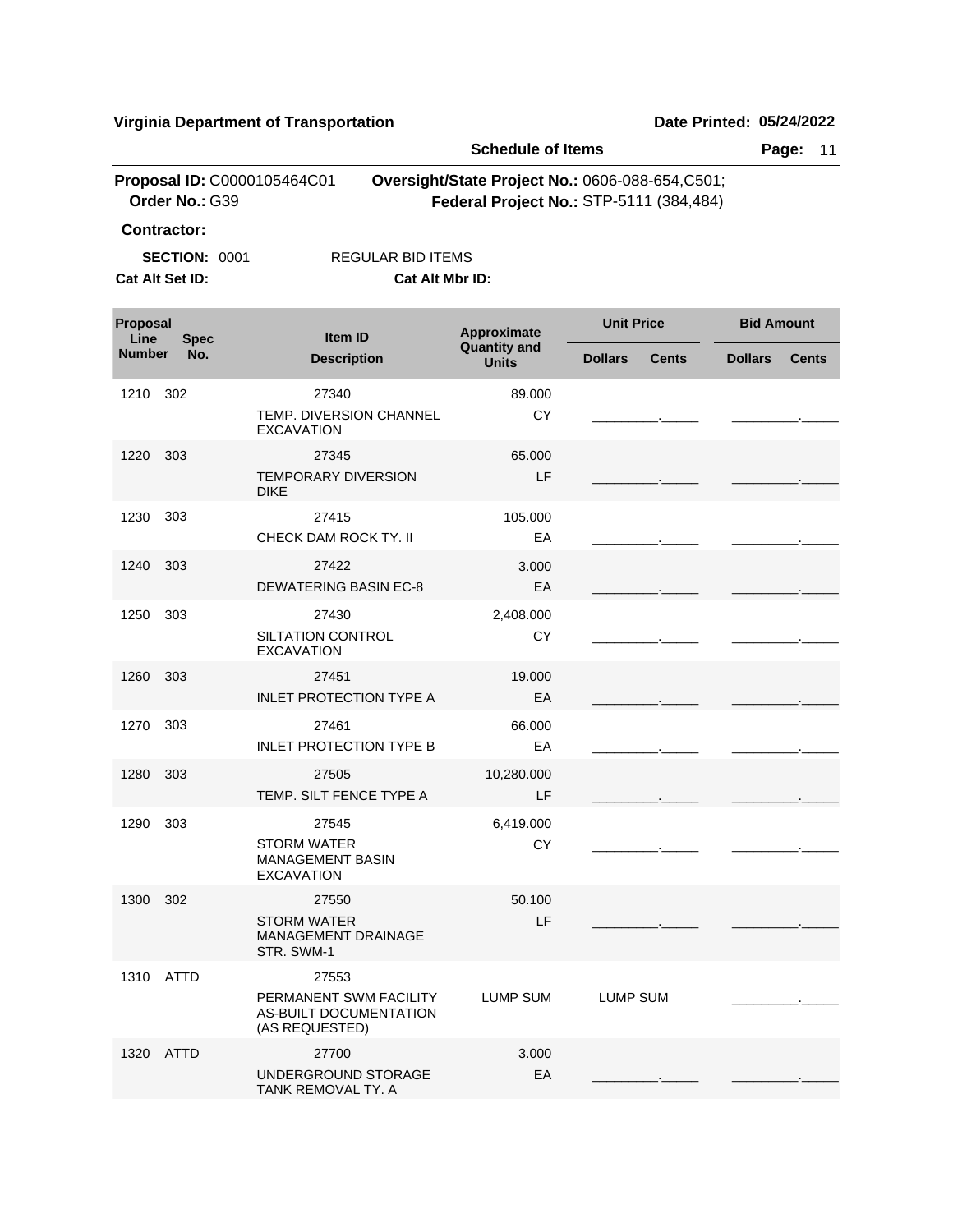|                  |                                               |                                              | <b>Schedule of Items</b>                                                                   |                   |              |                   | Page:<br>12  |
|------------------|-----------------------------------------------|----------------------------------------------|--------------------------------------------------------------------------------------------|-------------------|--------------|-------------------|--------------|
|                  | Proposal ID: C0000105464C01<br>Order No.: G39 |                                              | Oversight/State Project No.: 0606-088-654,C501;<br>Federal Project No.: STP-5111 (384,484) |                   |              |                   |              |
|                  | <b>Contractor:</b>                            |                                              |                                                                                            |                   |              |                   |              |
|                  | <b>SECTION: 0001</b>                          | <b>REGULAR BID ITEMS</b>                     |                                                                                            |                   |              |                   |              |
|                  | Cat Alt Set ID:                               | Cat Alt Mbr ID:                              |                                                                                            |                   |              |                   |              |
| Proposal<br>Line | <b>Spec</b>                                   | Item ID                                      | Approximate                                                                                | <b>Unit Price</b> |              | <b>Bid Amount</b> |              |
| <b>Number</b>    | No.                                           | <b>Description</b>                           | <b>Quantity and</b><br><b>Units</b>                                                        | <b>Dollars</b>    | <b>Cents</b> | <b>Dollars</b>    | <b>Cents</b> |
| 1330             | 520                                           | 40003<br>1" WATER SERVICE LINE               | 82.000<br>LF.                                                                              |                   |              |                   |              |
| 1340             | 520                                           | 40005<br>1 1/2" WATER SERVICE LINE           | 18.000<br>LF                                                                               |                   |              |                   |              |
| 1350             | 520                                           | 40041<br>4" DI WATER MAIN                    | 85.000<br>LF                                                                               |                   |              |                   |              |
| 1360             | 520                                           | 40061<br>6" DI WATER MAIN                    | 319.000<br>LF                                                                              |                   |              |                   |              |
| 1370             | 520                                           | 40081<br>8" DI WATER MAIN                    | 380.000<br>LF                                                                              |                   |              |                   |              |
| 1380             | 520                                           | 40121<br>12" DI WATER MAIN                   | 4,547.000<br>LF                                                                            |                   |              |                   |              |
| 1390             | 520                                           | 40462<br>18" REDUCER                         | 3.000<br>EA                                                                                |                   |              |                   |              |
| 1400             | 520                                           | 41004<br>4" GATE VALVE & BOX                 | 1.000<br>EA                                                                                |                   |              |                   |              |
| 1410             | 520                                           | 41006<br>6" GATE VALVE & BOX                 | 17.000<br>EA                                                                               |                   |              |                   |              |
| 1420 520         |                                               | 41008<br>8" GATE VALVE & BOX                 | 6.000<br>EA                                                                                |                   |              |                   |              |
| 1430 520         |                                               | 41012<br>12" GATE VALVE & BOX                | 16.000<br>EA                                                                               |                   |              |                   |              |
| 1440             | 520                                           | 41403<br>8"X8" TAPPING SLEEVE<br>VALVE & BOX | 1.000<br>EA                                                                                |                   |              |                   |              |
| 1450             | 520                                           | 41820<br><b>FIRE HYDRANT</b>                 | 16.000<br>EA                                                                               |                   |              |                   |              |
| 1460 520         |                                               | 41830<br>1" AIR RELEASE VALVE & BOX          | 1.000<br>EA                                                                                |                   |              |                   |              |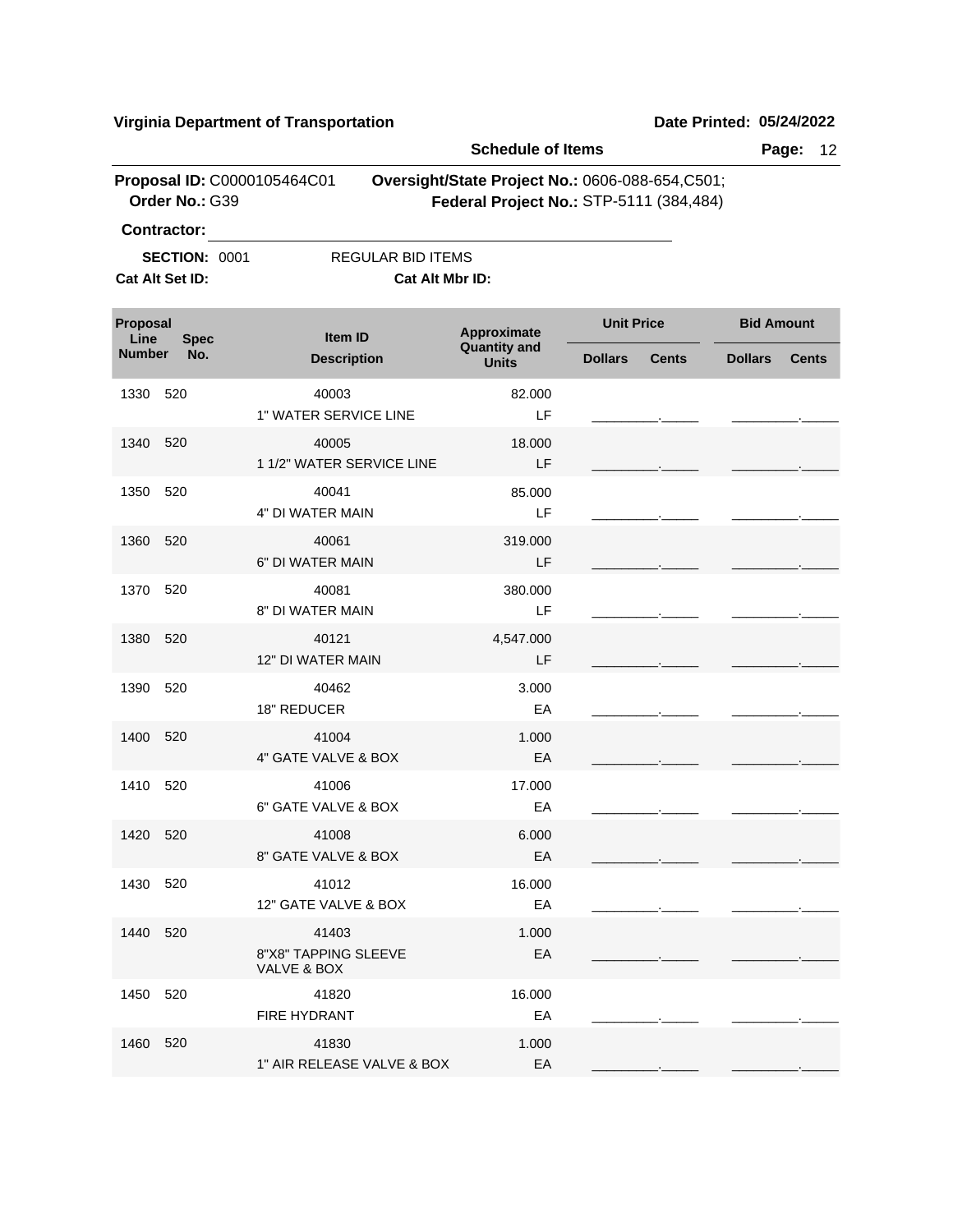|                  |                                               |                                                               | <b>Schedule of Items</b>                                                                   |                   |              |                   | Page:<br>13  |
|------------------|-----------------------------------------------|---------------------------------------------------------------|--------------------------------------------------------------------------------------------|-------------------|--------------|-------------------|--------------|
|                  | Proposal ID: C0000105464C01<br>Order No.: G39 |                                                               | Oversight/State Project No.: 0606-088-654,C501;<br>Federal Project No.: STP-5111 (384,484) |                   |              |                   |              |
|                  | <b>Contractor:</b>                            |                                                               |                                                                                            |                   |              |                   |              |
|                  | <b>SECTION: 0001</b>                          | <b>REGULAR BID ITEMS</b>                                      |                                                                                            |                   |              |                   |              |
|                  | Cat Alt Set ID:                               | Cat Alt Mbr ID:                                               |                                                                                            |                   |              |                   |              |
| Proposal<br>Line | <b>Spec</b>                                   | Item ID                                                       | Approximate                                                                                | <b>Unit Price</b> |              | <b>Bid Amount</b> |              |
| <b>Number</b>    | No.                                           | <b>Description</b>                                            | <b>Quantity and</b><br><b>Units</b>                                                        | <b>Dollars</b>    | <b>Cents</b> | <b>Dollars</b>    | <b>Cents</b> |
| 1470             | 520                                           | 41970<br>5/8" WATER METER & BOX                               | 1.000<br>EA                                                                                |                   |              |                   |              |
| 1480             | 520                                           | 41974<br>1 1/2" WATER METER & BOX                             | 2.000<br>EA                                                                                |                   |              |                   |              |
| 1490             | 520                                           | 42044<br>4" SANITARY SERVICE<br>LATERAL CONNECTION            | 90.000<br>LF                                                                               |                   |              |                   |              |
| 1500             | 520                                           | 42060<br>6" SAN. SEWER PIPE                                   | 6.000<br>LF                                                                                |                   |              |                   |              |
| 1510             | 520                                           | 42080<br>8" SAN, SEWER PIPE                                   | 1,361.000<br>LF                                                                            |                   |              |                   |              |
| 1520             | 520                                           | 42082<br>8" DI SANITARY SEWER PIPE                            | 193.000<br>LF                                                                              |                   |              |                   |              |
| 1530             | 520                                           | 42100<br>10" SAN, SEWER PIPE                                  | 10.000<br>LF                                                                               |                   |              |                   |              |
| 1540             | 520                                           | 42150<br>15" SAN. SEWER PIPE                                  | 846.000<br>LF                                                                              |                   |              |                   |              |
| 1550             | 520                                           | 42180<br>18" SAN, SEWER PIPE                                  | 1,723.000<br>LF                                                                            |                   |              |                   |              |
| 1560 520         |                                               | 42708<br>8" SANITARY DROP<br><b>CONNECTION</b>                | 8.000<br>LF.                                                                               |                   |              |                   |              |
| 1570 520         |                                               | 42755<br>SANITARY SEWER MANHOLE                               | 304.700<br>LF                                                                              |                   |              |                   |              |
| 1580 520         |                                               | 42764<br><b>MANHOLE FRAME &amp; COVER</b><br><b>F&amp;C-1</b> | 35.000<br>EA                                                                               |                   |              |                   |              |
| 1590 510         |                                               | 42765<br><b>ADJUST EXIST FRAME &amp;</b><br><b>COVER</b>      | 2.000<br>EA                                                                                |                   |              |                   |              |
| 1600 520         |                                               | 42845<br>4" SEWER CLEANOUT                                    | 3.000<br>EA                                                                                |                   |              |                   |              |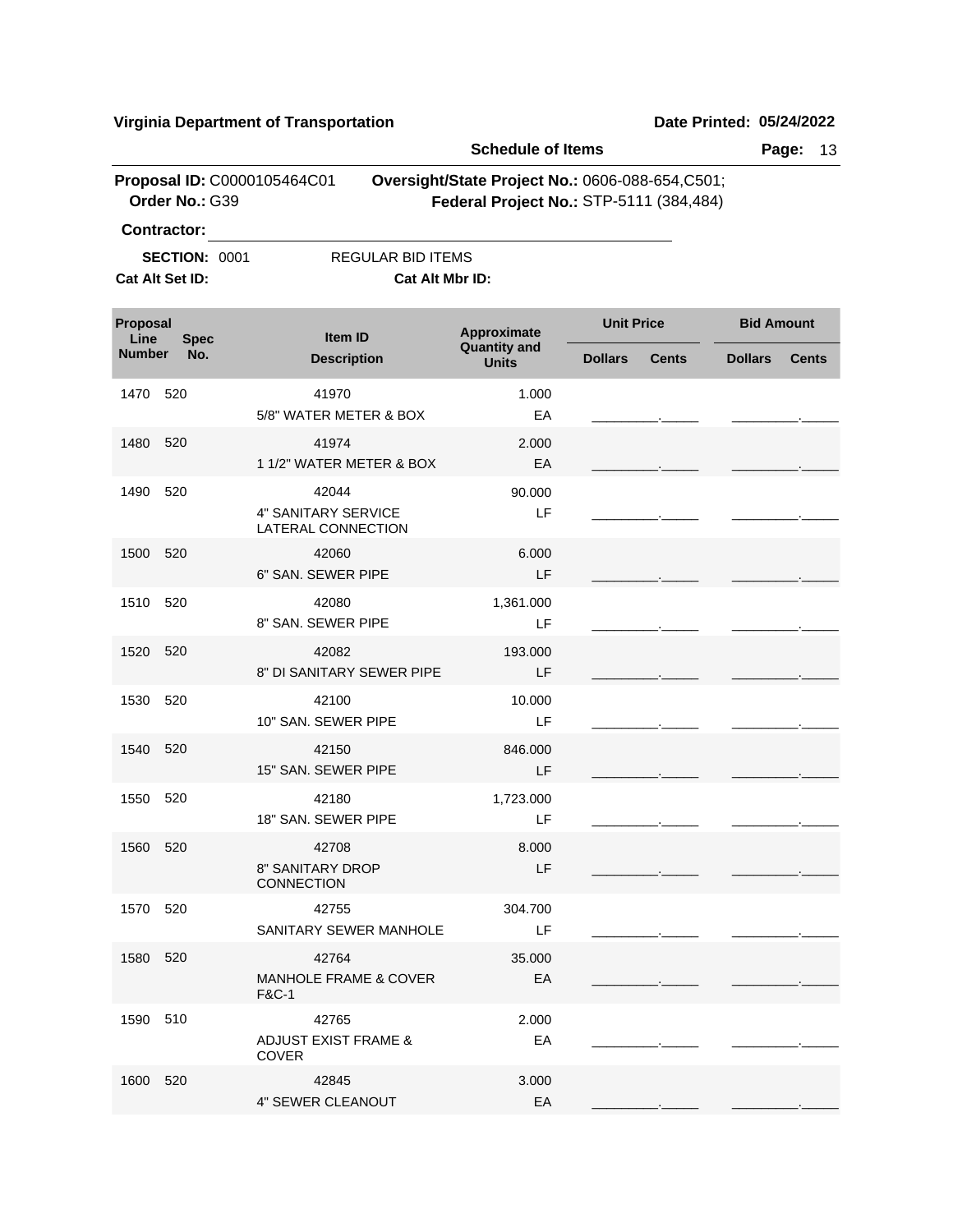|                  |                                               |                                                                        | <b>Schedule of Items</b>                                                                   |                   |              |                | Page:<br>14       |
|------------------|-----------------------------------------------|------------------------------------------------------------------------|--------------------------------------------------------------------------------------------|-------------------|--------------|----------------|-------------------|
|                  | Proposal ID: C0000105464C01<br>Order No.: G39 |                                                                        | Oversight/State Project No.: 0606-088-654,C501;<br>Federal Project No.: STP-5111 (384,484) |                   |              |                |                   |
|                  | <b>Contractor:</b>                            |                                                                        |                                                                                            |                   |              |                |                   |
|                  | <b>SECTION: 0001</b>                          | <b>REGULAR BID ITEMS</b>                                               |                                                                                            |                   |              |                |                   |
|                  | Cat Alt Set ID:                               | Cat Alt Mbr ID:                                                        |                                                                                            |                   |              |                |                   |
| Proposal<br>Line | <b>Spec</b>                                   | Item ID                                                                | Approximate<br><b>Quantity and</b>                                                         | <b>Unit Price</b> |              |                | <b>Bid Amount</b> |
| <b>Number</b>    | No.                                           | <b>Description</b>                                                     | <b>Units</b>                                                                               | <b>Dollars</b>    | <b>Cents</b> | <b>Dollars</b> | <b>Cents</b>      |
| 1610             | 509                                           | 45640                                                                  | 130.000                                                                                    |                   |              |                |                   |
|                  |                                               | FLOWABLE BACKFILL UTILITY                                              | <b>CY</b>                                                                                  |                   |              |                |                   |
| 1620             | 701                                           | 50108                                                                  | 815.000                                                                                    |                   |              |                |                   |
|                  |                                               | <b>SIGN PANEL</b>                                                      | <b>SF</b>                                                                                  |                   |              |                |                   |
| 1630             | 700                                           | 50340                                                                  | 10.000                                                                                     |                   |              |                |                   |
|                  |                                               | RELOCATE EXISTING 1 POST<br><b>GROUND MOUNTED SIGN</b><br><b>PANEL</b> | EA                                                                                         |                   |              |                |                   |
| 1640             | 700                                           | 50430                                                                  | 792.000                                                                                    |                   |              |                |                   |
|                  |                                               | SIGN POST STP-1, 2", 14<br><b>GAUGE</b>                                | LF                                                                                         |                   |              |                |                   |
| 1650             | 700                                           | 50432                                                                  | 36.000                                                                                     |                   |              |                |                   |
|                  |                                               | SIGN POST STP-1, 2 3/16", 10<br><b>GAUGE</b>                           | LF                                                                                         |                   |              |                |                   |
| 1660             | 700                                           | 50434                                                                  | 84.000                                                                                     |                   |              |                |                   |
|                  |                                               | SIGN POST STP-1, 2 1/2", 10<br><b>GAUGE</b>                            | LF                                                                                         |                   |              |                |                   |
| 1670             | 700                                           | 50436                                                                  | 396.000                                                                                    |                   |              |                |                   |
|                  |                                               | SIGN POST STP-1, 2 1/2", 12<br><b>GAUGE</b>                            | LF                                                                                         |                   |              |                |                   |
| 1680             | 700                                           | 50485                                                                  | 99.000                                                                                     |                   |              |                |                   |
|                  |                                               | <b>CONCRETE SIGN</b><br>FOUNDATION STP-1, TYPE A                       | EA                                                                                         |                   |              |                |                   |
| 1690             | 700                                           | 50486                                                                  | 6.000                                                                                      |                   |              |                |                   |
|                  |                                               | <b>CONCRETE SIGN</b><br>FOUNDATION STP-1, TYPE B                       | EA                                                                                         |                   |              |                |                   |
| 1700 510         |                                               | 50600                                                                  | 3.000                                                                                      |                   |              |                |                   |
|                  |                                               | <b>REMOVE TY.I SIGNS</b>                                               | EA                                                                                         |                   |              |                |                   |
| 1710             | 700                                           | 50902                                                                  | 6.000                                                                                      |                   |              |                |                   |
|                  |                                               | <b>TRAFFIC SIGN FLEXIBLE</b><br><b>POST</b>                            | EA                                                                                         |                   |              |                |                   |
| 1720             | 700                                           | 51170                                                                  | 1.000                                                                                      |                   |              |                |                   |
|                  |                                               | ELECTRICAL SERVICE SE-5                                                | EA                                                                                         |                   |              |                |                   |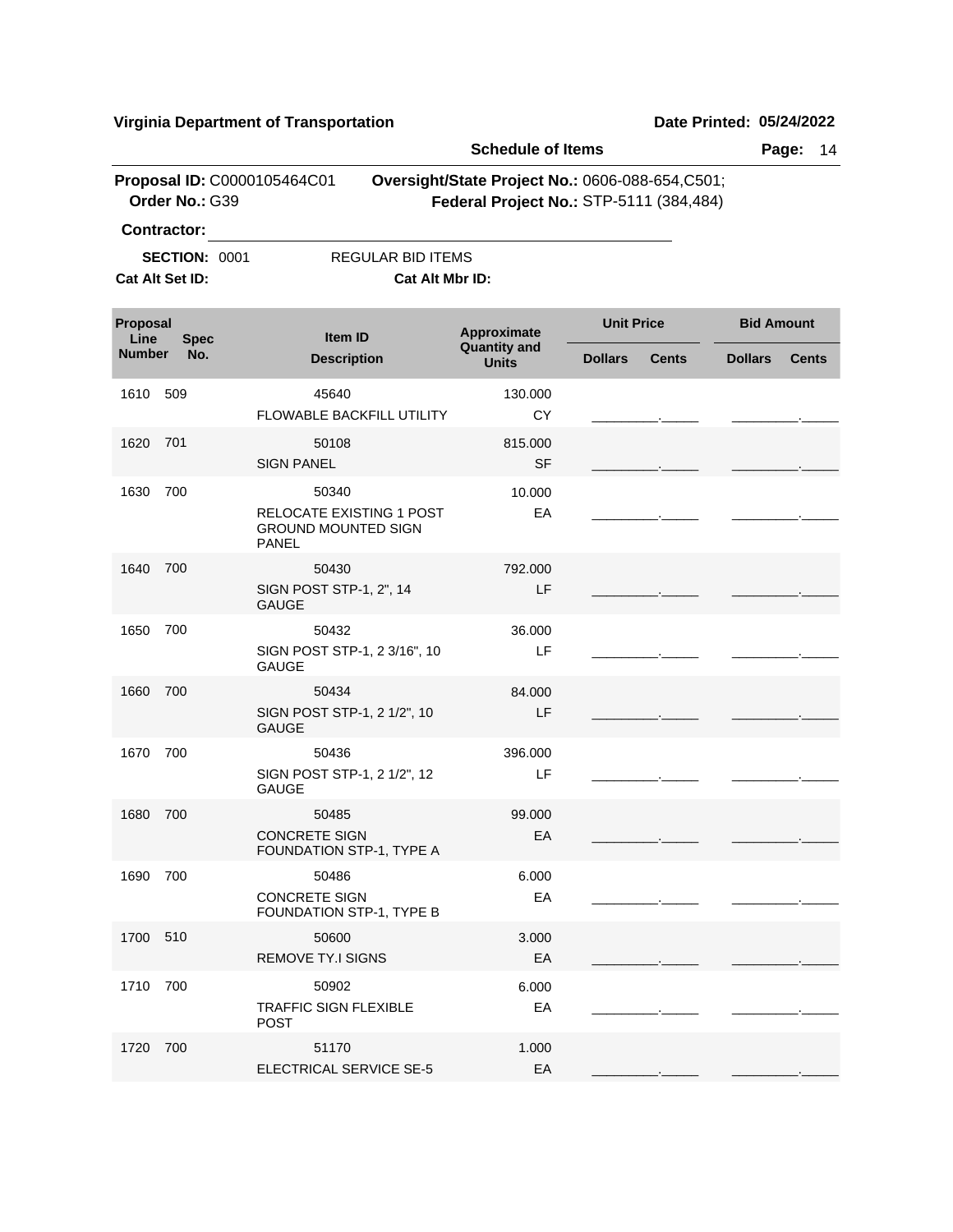|                  |                                               |                                                | <b>Schedule of Items</b>                                                                   |                   |              |                   | Page:<br>15  |
|------------------|-----------------------------------------------|------------------------------------------------|--------------------------------------------------------------------------------------------|-------------------|--------------|-------------------|--------------|
|                  | Proposal ID: C0000105464C01<br>Order No.: G39 |                                                | Oversight/State Project No.: 0606-088-654,C501;<br>Federal Project No.: STP-5111 (384,484) |                   |              |                   |              |
|                  | <b>Contractor:</b>                            |                                                |                                                                                            |                   |              |                   |              |
|                  | <b>SECTION: 0001</b>                          | <b>REGULAR BID ITEMS</b>                       |                                                                                            |                   |              |                   |              |
|                  | Cat Alt Set ID:                               | Cat Alt Mbr ID:                                |                                                                                            |                   |              |                   |              |
| Proposal<br>Line | <b>Spec</b>                                   | Item ID                                        | Approximate<br><b>Quantity and</b>                                                         | <b>Unit Price</b> |              | <b>Bid Amount</b> |              |
| <b>Number</b>    | No.                                           | <b>Description</b>                             | <b>Units</b>                                                                               | <b>Dollars</b>    | <b>Cents</b> | <b>Dollars</b>    | <b>Cents</b> |
| 1730             | 700                                           | 51212                                          | 11.000                                                                                     |                   |              |                   |              |
|                  |                                               | PEDESTAL POLE PF-2 12'                         | EA                                                                                         |                   |              |                   |              |
| 1740             | 700                                           | 51238                                          | 11.000                                                                                     |                   |              |                   |              |
|                  |                                               | CONCRETE FOUNDATION<br><b>SIGNAL POLE PF-8</b> | <b>CY</b>                                                                                  |                   |              |                   |              |
| 1750             | 700                                           | 51240                                          | 7.000                                                                                      |                   |              |                   |              |
|                  |                                               | CONCRETE FOUNDATION PF-<br>$\overline{2}$      | EA                                                                                         |                   |              |                   |              |
| 1760             | 700                                           | 51243                                          | 1.000                                                                                      |                   |              |                   |              |
|                  |                                               | CONC FOUNDATION (CF-5)                         | EA                                                                                         |                   |              |                   |              |
| 1770             | 700                                           | 51476                                          | 1.000                                                                                      |                   |              |                   |              |
|                  |                                               | SIGNAL MAST ARM POLE MP-<br>3, TYPE B1         | EA                                                                                         |                   |              |                   |              |
| 1780             | 700                                           | 51488                                          | 1.000                                                                                      |                   |              |                   |              |
|                  |                                               | MAST ARM 60'                                   | EA                                                                                         |                   |              |                   |              |
| 1790             | 703                                           | 51524                                          | 1.000                                                                                      |                   |              |                   |              |
|                  |                                               | EVP DETECTION SYSTEM 4-<br><b>WAY</b>          | EA                                                                                         |                   |              |                   |              |
| 1800             | 703                                           | 51525                                          | 1,500.000                                                                                  |                   |              |                   |              |
|                  |                                               | EVP DETECTOR CABLE                             | LF                                                                                         |                   |              |                   |              |
| 1810 703         |                                               | 51540<br><b>LOOP DETECTOR AMPLIFIER</b>        | 9.000<br>EA                                                                                |                   |              |                   |              |
| 1820 700         |                                               | 51602                                          |                                                                                            |                   |              |                   |              |
|                  |                                               | 14/4 CONDUCTOR CABLE                           | 3,750.000<br>LF                                                                            |                   |              |                   |              |
| 1830             | 700                                           | 51607                                          | 4,000.000                                                                                  |                   |              |                   |              |
|                  |                                               | 14/7 CONDUCTOR CABLE                           | LF                                                                                         |                   |              |                   |              |
| 1840             | 700                                           | 51615<br>14/1 ENCLOSED COND.<br><b>CABLE</b>   | 4,800.000<br>LF                                                                            |                   |              |                   |              |
| 1850             | 700                                           | 51700                                          | 12,000.000                                                                                 |                   |              |                   |              |
|                  |                                               | 14/2 CONDUCTOR CABLE<br><b>SHIELDED</b>        | LF                                                                                         |                   |              |                   |              |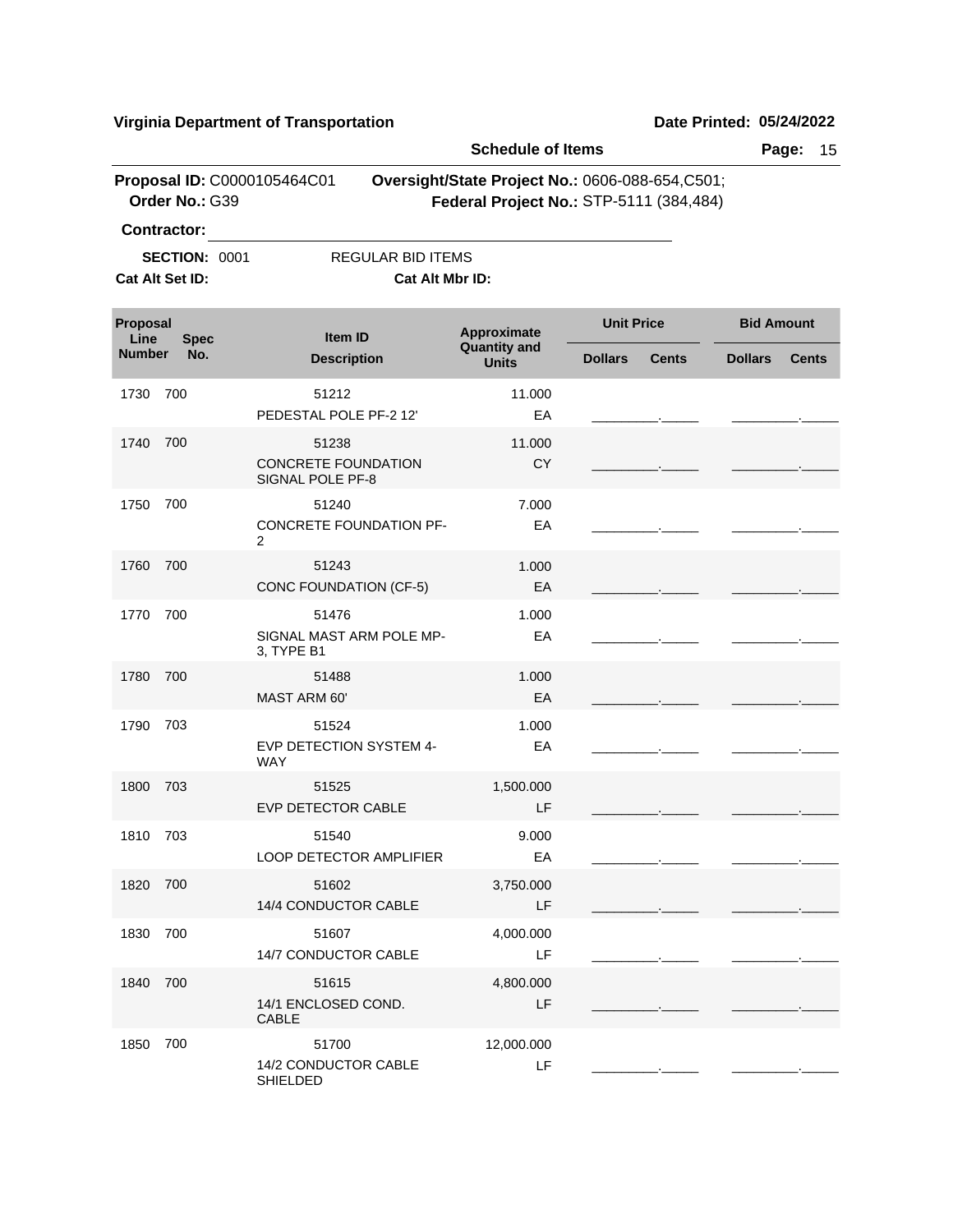1970 52002 ATTD

TRAFFIC SIGNALIZATION

(UPS TY. 2)

|                       |                      |                                                                           | <b>Schedule of Items</b>                                                                   |                   |              |                   | Page:<br>16  |
|-----------------------|----------------------|---------------------------------------------------------------------------|--------------------------------------------------------------------------------------------|-------------------|--------------|-------------------|--------------|
|                       | Order No.: G39       | Proposal ID: C0000105464C01                                               | Oversight/State Project No.: 0606-088-654,C501;<br>Federal Project No.: STP-5111 (384,484) |                   |              |                   |              |
|                       | <b>Contractor:</b>   |                                                                           |                                                                                            |                   |              |                   |              |
|                       | <b>SECTION: 0001</b> | <b>REGULAR BID ITEMS</b>                                                  |                                                                                            |                   |              |                   |              |
|                       | Cat Alt Set ID:      |                                                                           | Cat Alt Mbr ID:                                                                            |                   |              |                   |              |
| Proposal              |                      | Item ID                                                                   | Approximate                                                                                | <b>Unit Price</b> |              | <b>Bid Amount</b> |              |
| Line<br><b>Number</b> | <b>Spec</b><br>No.   | <b>Description</b>                                                        | <b>Quantity and</b><br><b>Units</b>                                                        | <b>Dollars</b>    | <b>Cents</b> | <b>Dollars</b>    | <b>Cents</b> |
| 1860                  | 703                  | 51834                                                                     | 10.000                                                                                     |                   |              |                   |              |
|                       |                      | HANGER ASSEMBLY SMB-2,<br><b>ONE WAY</b>                                  | EA                                                                                         |                   |              |                   |              |
| 1870                  | 703                  | 51839                                                                     | 1.000                                                                                      |                   |              |                   |              |
|                       |                      | HANGER ASSEMBLY SMB-3,<br><b>TWO WAY</b>                                  | EA                                                                                         |                   |              |                   |              |
| 1880                  | 703                  | 51840                                                                     | 1.000                                                                                      |                   |              |                   |              |
|                       |                      | HANGER ASSEMBLY SM-3<br><b>CLUSTER</b>                                    | EA                                                                                         |                   |              |                   |              |
| 1890                  | 703                  | 51840                                                                     | 6.000                                                                                      |                   |              |                   |              |
|                       |                      | HANGER ASSEMBLY SM-3 IN<br><b>LINE</b>                                    | EA                                                                                         |                   |              |                   |              |
| 1900                  | 703                  | 51840<br><b>HANGER ASSEMBLY SMD-2</b>                                     | 3.000<br>EA                                                                                |                   |              |                   |              |
| 1910                  | 703                  | 51912                                                                     | 1,575.000                                                                                  |                   |              |                   |              |
|                       |                      | LOOP SAW CUT 3/8"                                                         | LF                                                                                         |                   |              |                   |              |
| 1920                  | 703                  | 51913                                                                     | 250,000                                                                                    |                   |              |                   |              |
|                       |                      | LOOP SAWCUT 5/8"                                                          | LF                                                                                         |                   |              |                   |              |
| 1930                  | 510                  | 51962                                                                     | 1.000                                                                                      |                   |              |                   |              |
|                       |                      | RELOCATE EXISTING MAST<br><b>ARM SIGN</b>                                 | EA                                                                                         |                   |              |                   |              |
| 1940 ATTD             |                      | 51964                                                                     | 24.000                                                                                     |                   |              |                   |              |
|                       |                      | REFURBISH - REPLACE 12"<br>SECTION, HVSB BACKPLATE                        | EA                                                                                         |                   |              |                   |              |
| 1950                  | <b>ATTD</b>          | 52002                                                                     | 2.000                                                                                      |                   |              |                   |              |
|                       |                      | <b>TRAFFIC SIGNALIZATION</b><br>(APS PEDESTRIAN<br><b>ACTUATION PA-3)</b> | EA                                                                                         |                   |              |                   |              |
| 1960                  | <b>ATTD</b>          | 52002                                                                     | 1.000                                                                                      |                   |              |                   |              |
|                       |                      | <b>TRAFFIC SIGNALIZATION</b><br>(LOCAL CONTROLLER ATC)                    | EA                                                                                         |                   |              |                   |              |
| 1970 ATTD             |                      | 52002                                                                     | 1.000                                                                                      |                   |              |                   |              |

EA

\_\_\_\_\_\_\_\_\_.\_\_\_\_\_ \_\_\_\_\_\_\_\_\_.\_\_\_\_\_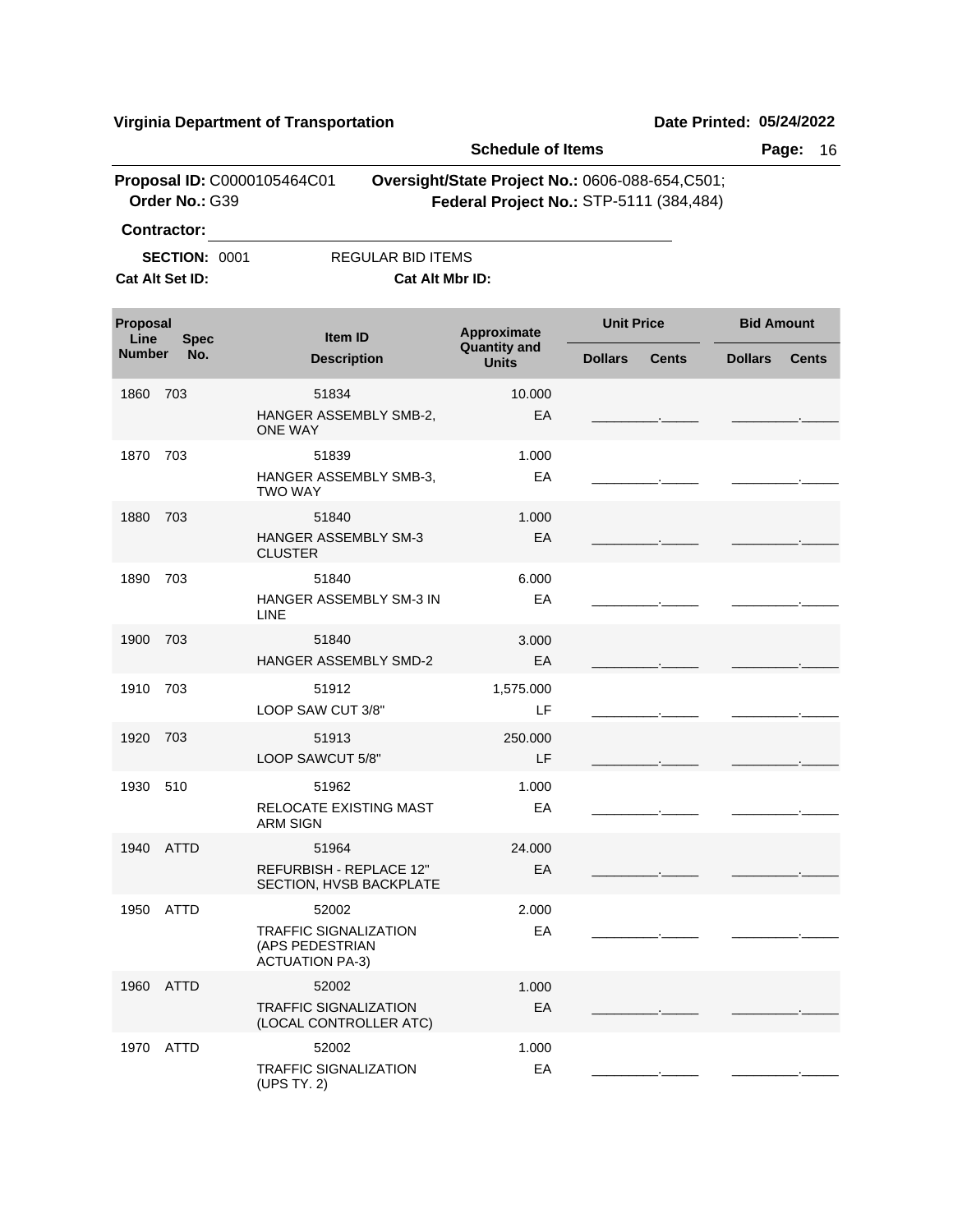|                  |                      |                                                                                       |                                                              | <b>Schedule of Items</b>                                                                    |                   |              |                   | Page:<br>17  |
|------------------|----------------------|---------------------------------------------------------------------------------------|--------------------------------------------------------------|---------------------------------------------------------------------------------------------|-------------------|--------------|-------------------|--------------|
|                  | Order No.: G39       | Proposal ID: C0000105464C01                                                           |                                                              | Oversight/State Project No.: 0606-088-654, C501;<br>Federal Project No.: STP-5111 (384,484) |                   |              |                   |              |
|                  | <b>Contractor:</b>   |                                                                                       |                                                              |                                                                                             |                   |              |                   |              |
|                  | <b>SECTION: 0001</b> |                                                                                       | <b>REGULAR BID ITEMS</b>                                     |                                                                                             |                   |              |                   |              |
|                  | Cat Alt Set ID:      |                                                                                       | Cat Alt Mbr ID:                                              |                                                                                             |                   |              |                   |              |
| Proposal<br>Line | <b>Spec</b>          | Item ID                                                                               |                                                              | Approximate                                                                                 | <b>Unit Price</b> |              | <b>Bid Amount</b> |              |
| <b>Number</b>    | No.                  | <b>Description</b>                                                                    |                                                              | <b>Quantity and</b><br><b>Units</b>                                                         | <b>Dollars</b>    | <b>Cents</b> | <b>Dollars</b>    | <b>Cents</b> |
| 1980             | ATTD                 | 52002                                                                                 |                                                              | 10.000                                                                                      |                   |              |                   |              |
|                  |                      | 2                                                                                     | <b>TRAFFIC SIGNALIZATION APS</b><br>PEDESTRIAN ACTUATION PA- | EA                                                                                          |                   |              |                   |              |
| 1990             | 700                  | 52002                                                                                 |                                                              | 1.000                                                                                       |                   |              |                   |              |
|                  |                      | <b>TRAFFIC SIGNALIZATION</b><br><b>LOCAL CONTROLLER - 5</b><br>DOOR ATC, 32 OUTPUT HV |                                                              | EA                                                                                          |                   |              |                   |              |
| 2000             | 700                  | 52002                                                                                 |                                                              | 1.000                                                                                       |                   |              |                   |              |
|                  |                      | <b>TRAFFIC SIGNALIZATION</b><br>PEDESTAL POLE PF-2, 16'                               |                                                              | EA                                                                                          |                   |              |                   |              |
| 2010             | ATTD                 | 52002                                                                                 |                                                              | 1.000                                                                                       |                   |              |                   |              |
|                  |                      | <b>BATTERIES</b>                                                                      | <b>TRAFFIC SIGNALIZATION UPS</b>                             | EA                                                                                          |                   |              |                   |              |
| 2020             | 703                  | 52404<br>PEDESTRIAN SIGNAL HEAD<br>SP-9                                               |                                                              | 12.000<br>EA                                                                                |                   |              |                   |              |
| 2030             | 704                  | 54028                                                                                 |                                                              | 341.000                                                                                     |                   |              |                   |              |
|                  |                      | TYPE A PAVEMENT LINE<br><b>MRKG 24"</b>                                               |                                                              | LF                                                                                          |                   |              |                   |              |
| 2040             | 704                  | 54032                                                                                 |                                                              | 24,712.000                                                                                  |                   |              |                   |              |
|                  |                      | TYPE B CLASS I PVMT LINE<br>MRKG 4"                                                   |                                                              | LF                                                                                          |                   |              |                   |              |
| 2050 704         |                      | 54034                                                                                 |                                                              | 1,033.000                                                                                   |                   |              |                   |              |
|                  |                      | TYPE B CLASS I PVMT LINE<br>MRKG 6"                                                   |                                                              | LF                                                                                          |                   |              |                   |              |
| 2060 704         |                      | 54037                                                                                 |                                                              | 412.000                                                                                     |                   |              |                   |              |
|                  |                      | TYPE B CLASS I PVMT LINE<br>MRKG 8"                                                   |                                                              | LF                                                                                          |                   |              |                   |              |
| 2070 704         |                      | 54042                                                                                 |                                                              | 915.000                                                                                     |                   |              |                   |              |
|                  |                      | TYPE B CLASS I PAVE. LINE<br><b>MARKING 24"</b>                                       |                                                              | LF                                                                                          |                   |              |                   |              |
| 2080 512         |                      | 54105                                                                                 |                                                              | 19,000.000                                                                                  |                   |              |                   |              |
|                  |                      | <b>ERADICATE EXIST. LINEAR</b><br><b>PVMT MARKING</b>                                 |                                                              | LF                                                                                          |                   |              |                   |              |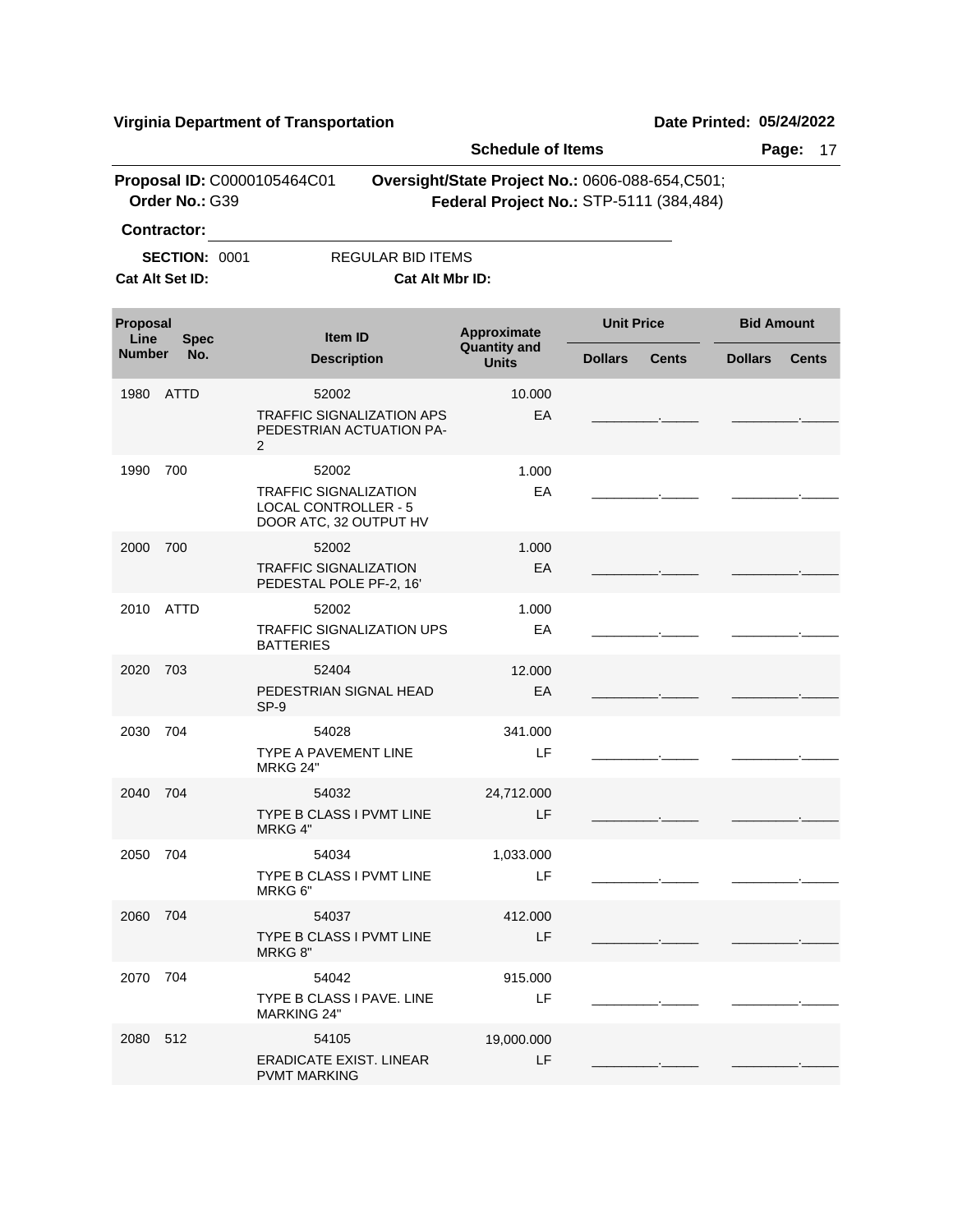|                  |                                               |                                                                                  | <b>Schedule of Items</b>                                                                   |                   |              |                   | 18<br>Page:  |
|------------------|-----------------------------------------------|----------------------------------------------------------------------------------|--------------------------------------------------------------------------------------------|-------------------|--------------|-------------------|--------------|
|                  | Proposal ID: C0000105464C01<br>Order No.: G39 |                                                                                  | Oversight/State Project No.: 0606-088-654,C501;<br>Federal Project No.: STP-5111 (384,484) |                   |              |                   |              |
|                  | <b>Contractor:</b>                            |                                                                                  |                                                                                            |                   |              |                   |              |
|                  | <b>SECTION: 0001</b>                          | <b>REGULAR BID ITEMS</b>                                                         |                                                                                            |                   |              |                   |              |
|                  | Cat Alt Set ID:                               | Cat Alt Mbr ID:                                                                  |                                                                                            |                   |              |                   |              |
| Proposal<br>Line | <b>Spec</b>                                   | <b>Item ID</b>                                                                   | Approximate<br><b>Quantity and</b>                                                         | <b>Unit Price</b> |              | <b>Bid Amount</b> |              |
| <b>Number</b>    | No.                                           | <b>Description</b>                                                               | <b>Units</b>                                                                               | <b>Dollars</b>    | <b>Cents</b> | <b>Dollars</b>    | <b>Cents</b> |
| 2090             | 704                                           | 54217<br>SNOW PLOW, RAISED PAVE.<br><b>MARKER ASPH.CONC</b>                      | 37.000<br>EA                                                                               |                   |              |                   |              |
| 2100             | 704                                           | 54400<br>PVMT MESSAGE MARK. ONLY                                                 | 3.000<br>EA                                                                                |                   |              |                   |              |
| 2110 512         |                                               | 54428<br>TEMP. PVMT MRKG, TY. A, 4"                                              | 31,650.000<br>LF                                                                           |                   |              |                   |              |
| 2120             | 704                                           | 54573<br>PVMT SYMB MRKG SGL<br>TURN ARROW TY A                                   | 24.000<br>EA                                                                               |                   |              |                   |              |
| 2130             | 704                                           | 54574<br>PVMT SYMB MRKG SGL<br>TURN ARROW TY B, CL I                             | 27,000<br>EA                                                                               |                   |              |                   |              |
| 2140             | 704                                           | 54576<br>PVMT SYMB MRKG DBL TURN<br>ARROW THRU/LT OR RT TY A                     | 22,000<br>EA                                                                               |                   |              |                   |              |
| 2150             | 704                                           | 54577<br>PVMT SYMB MRKG DBL TURN<br>ARROW THRU/LT OR RT TY B,<br>CL <sub>I</sub> | 13.000<br>EA                                                                               |                   |              |                   |              |
| 2160             | 704                                           | 54621<br>PVMT SYMB MRKG YIELD (1'<br>X 1.5') TY B, CL I                          | 24.000<br>EA                                                                               |                   |              |                   |              |
| 2170 704         |                                               | 54625<br>PVMT SYMB MRKG YIELD (2'<br>X 3') TY B, CL I                            | 3.000<br>EA                                                                                |                   |              |                   |              |
| 2180             | 700                                           | 55080<br>8 CONDUCTOR CABLE                                                       | 4,800.000<br>LF                                                                            |                   |              |                   |              |
| 2190             | 700                                           | 55126<br>CONDUCTOR CABLE, NO. 8<br>EGC                                           | 1,925.000<br>LF                                                                            |                   |              |                   |              |
| 2200             | 700                                           | 55140<br>CONCRETE FOUNDATION LF-<br>1 TY. A                                      | 13.000<br>EA                                                                               |                   |              |                   |              |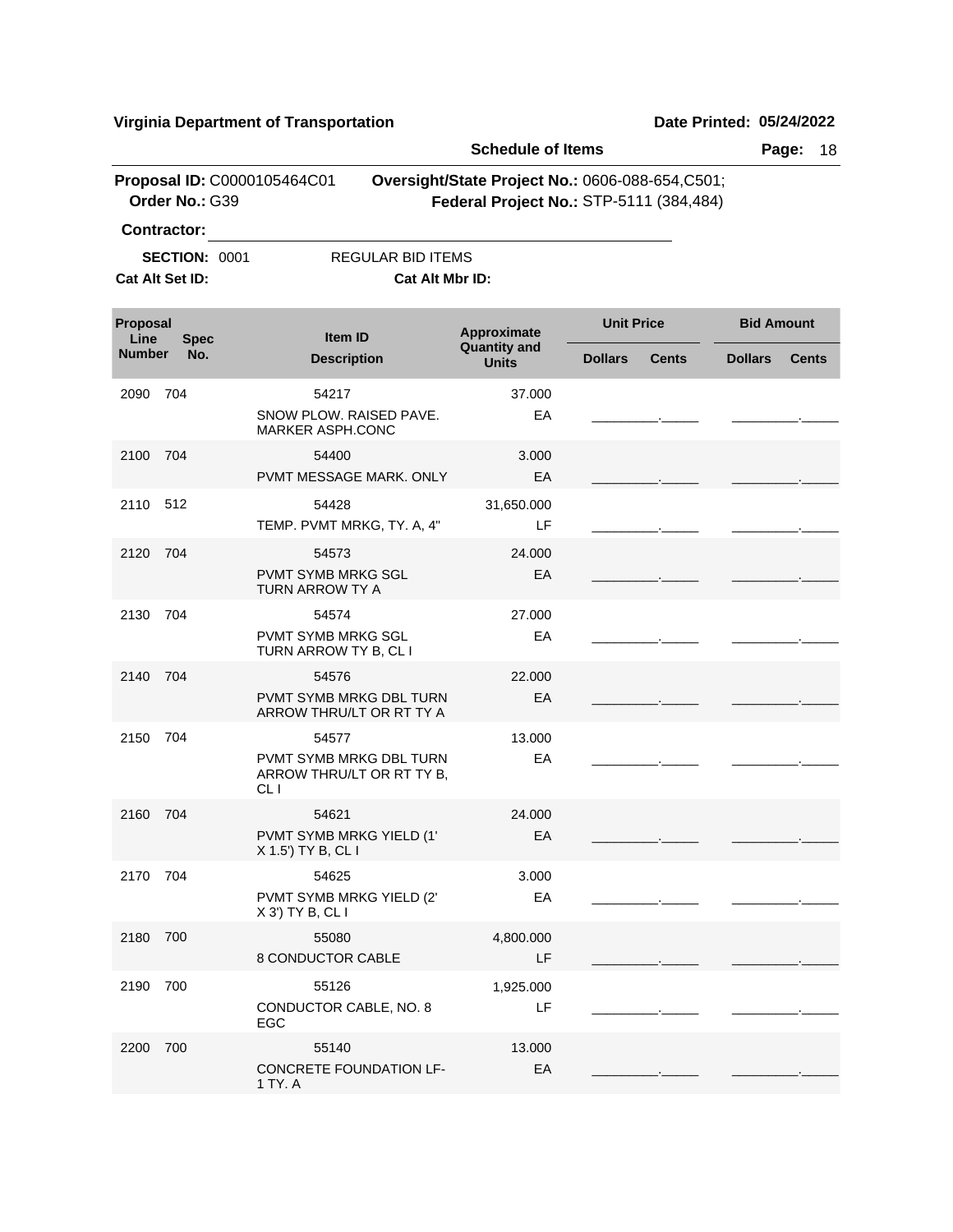|                         |                                               |                                                | <b>Schedule of Items</b>                                                                    |                   |              | Page:             | 19           |
|-------------------------|-----------------------------------------------|------------------------------------------------|---------------------------------------------------------------------------------------------|-------------------|--------------|-------------------|--------------|
|                         | Proposal ID: C0000105464C01<br>Order No.: G39 |                                                | Oversight/State Project No.: 0606-088-654, C501;<br>Federal Project No.: STP-5111 (384,484) |                   |              |                   |              |
|                         | <b>Contractor:</b>                            |                                                |                                                                                             |                   |              |                   |              |
|                         | <b>SECTION: 0001</b><br>Cat Alt Set ID:       | <b>REGULAR BID ITEMS</b><br>Cat Alt Mbr ID:    |                                                                                             |                   |              |                   |              |
| <b>Proposal</b><br>Line | <b>Spec</b>                                   | <b>Item ID</b>                                 | Approximate                                                                                 | <b>Unit Price</b> |              | <b>Bid Amount</b> |              |
| <b>Number</b>           | No.                                           | <b>Description</b>                             | <b>Quantity and</b><br><b>Units</b>                                                         | <b>Dollars</b>    | <b>Cents</b> | <b>Dollars</b>    | <b>Cents</b> |
| 2210                    | 700                                           | 55179<br>LUMINAIRE ARM (LED, 8')               | 7.000<br>EA                                                                                 |                   |              |                   |              |
| 2220                    | 700                                           | 55179<br>LUMINAIRE ARM, 8'                     | 6.000<br>EA                                                                                 |                   |              |                   |              |
| 2230                    | 700                                           | 55346<br>ELECT. SERVICE SE-8 TYPE A            | 2.000<br>EA                                                                                 |                   |              |                   |              |
| 2240                    | 705                                           | 55352<br><b>CONTROL CENTER CCW-1</b><br>TYPE C | 2.000<br>EA                                                                                 |                   |              |                   |              |
| 2250                    | 700                                           | 55385<br>ELECTRICAL SERVICE WORK<br>PAD        | 3.000<br>EA                                                                                 |                   |              |                   |              |
| 2260                    | 705                                           | 55505<br>LUMINAIRE (LUMINAIRE LED<br>200W)     | 7.000<br>EA                                                                                 |                   |              |                   |              |
| 2270                    | ATTD                                          | 55505<br>LUMINAIRE LED 200W                    | 6.000<br>EA                                                                                 |                   |              |                   |              |
| 2280                    | 700                                           | 55587<br><b>JUNCTION BOX JB-S2</b>             | 18.000<br>EA                                                                                |                   |              |                   |              |
| 2290                    | 700                                           | 55588<br><b>JUNCTION BOX JB-S3</b>             | 2.000<br>EA                                                                                 |                   |              |                   |              |
| 2300 700                |                                               | 56014<br>ELECT. SER. GRD.<br>ELECTRODE 10'     | 15.000<br>EA                                                                                |                   |              |                   |              |
| 2310                    | 700                                           | 56021<br>1" PVC CONDUIT                        | 125.000<br>LF                                                                               |                   |              |                   |              |
| 2320 700                |                                               | 56026<br>1 1/4" METAL CONDUIT                  | 10.000<br>LF.                                                                               |                   |              |                   |              |
| 2330                    | 700                                           | 56051<br><b>BORED CONDUIT 3"</b>               | 125.000<br>LF                                                                               |                   |              |                   |              |
| 2340                    | 700                                           | 56052<br><b>BORED CONDUIT 4"</b>               | 600.000<br>LF                                                                               |                   |              |                   |              |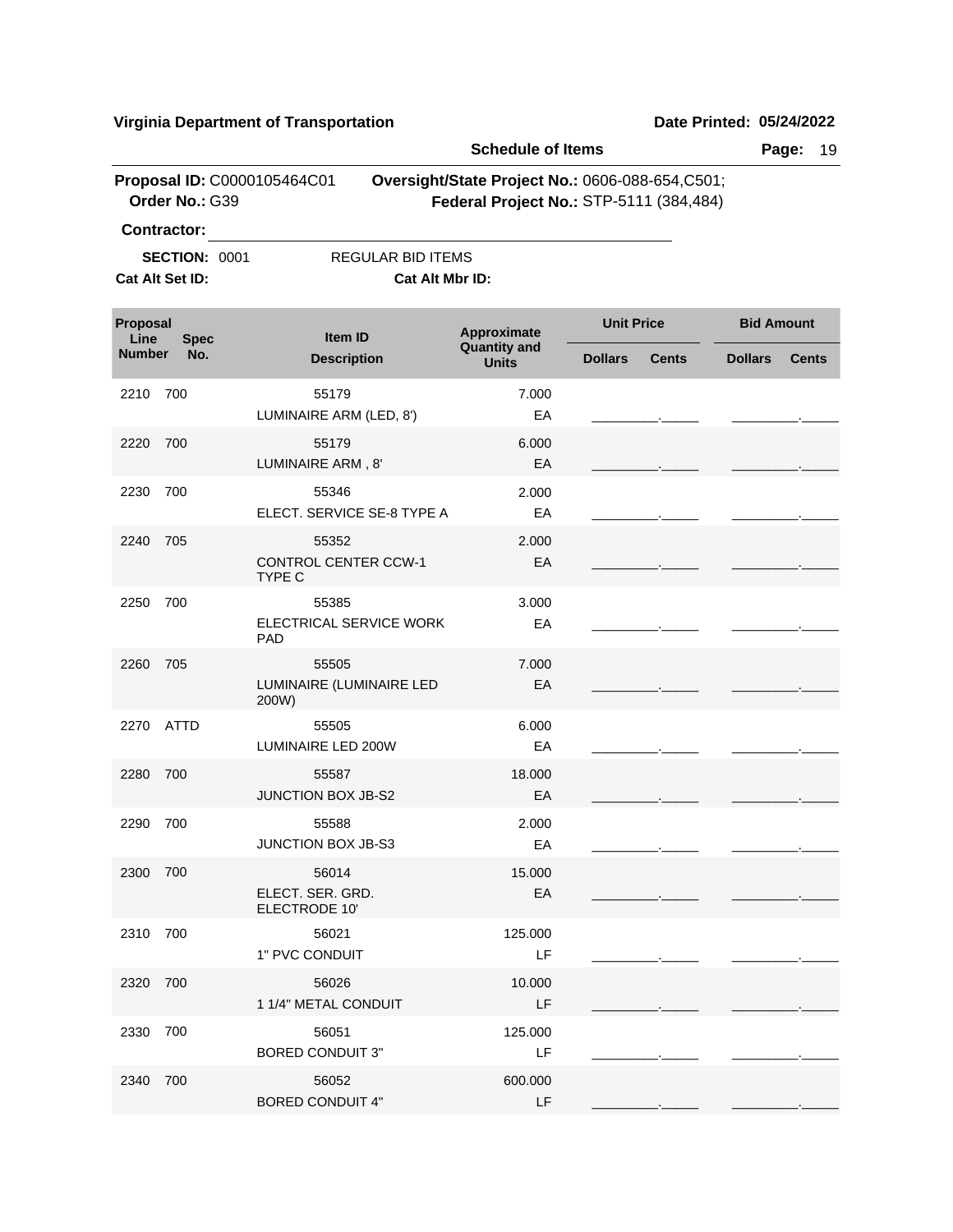|                  |                                               |                                                                         | <b>Schedule of Items</b>            |                                                                                            | Page:                          | 20 |
|------------------|-----------------------------------------------|-------------------------------------------------------------------------|-------------------------------------|--------------------------------------------------------------------------------------------|--------------------------------|----|
|                  | Proposal ID: C0000105464C01<br>Order No.: G39 |                                                                         |                                     | Oversight/State Project No.: 0606-088-654,C501;<br>Federal Project No.: STP-5111 (384,484) |                                |    |
|                  | <b>Contractor:</b>                            |                                                                         |                                     |                                                                                            |                                |    |
|                  | <b>SECTION: 0001</b>                          | <b>REGULAR BID ITEMS</b>                                                |                                     |                                                                                            |                                |    |
|                  | Cat Alt Set ID:                               | Cat Alt Mbr ID:                                                         |                                     |                                                                                            |                                |    |
| Proposal<br>Line | <b>Spec</b>                                   | Item ID                                                                 | Approximate                         | <b>Unit Price</b>                                                                          | <b>Bid Amount</b>              |    |
| <b>Number</b>    | No.                                           | <b>Description</b>                                                      | <b>Quantity and</b><br><b>Units</b> | <b>Dollars</b><br><b>Cents</b>                                                             | <b>Dollars</b><br><b>Cents</b> |    |
| 2350             | 700                                           | 56053<br>2" PVC CONDUIT                                                 | 2,125.000<br>LF                     |                                                                                            |                                |    |
| 2360             | 700                                           | 56054<br>3" PVC CONDUIT                                                 | 425.000<br>LF                       |                                                                                            |                                |    |
| 2370             | 700                                           | 56055<br>4" PVC CONDUIT                                                 | 525.000<br>LF                       |                                                                                            |                                |    |
| 2380             | 700                                           | 56200<br><b>TRENCH EXCAVATION ECI-1</b>                                 | 2,375.000<br>LF                     |                                                                                            |                                |    |
| 2390             | 700                                           | 56205<br><b>TEST BORE</b>                                               | 1.000<br>EA                         |                                                                                            |                                |    |
| 2400             | 700                                           | 59000<br>LIGHTING POLE LP-1, 30'                                        | 13.000<br>EA                        |                                                                                            |                                |    |
| 2410             | ATTD                                          | 59050<br><b>COMMUNICATION EQUIP. -</b><br><b>CELLULAR ROUTER</b>        | 1.000<br>EA                         |                                                                                            |                                |    |
| 2420             | ATTD                                          | 59050<br><b>COMMUNICATION EQUIP. -</b><br>FIELD ROUTER VPN              | 1.000<br>EA                         |                                                                                            |                                |    |
| 2430             | 516                                           | 70000<br>DEMO. OF BLDG. PARCEL<br>004, 1 STORY FRAME<br><b>BUILDING</b> | LUMP SUM                            | LUMP SUM                                                                                   |                                |    |
| 2440 516         |                                               | 70000<br>DEMO. OF BLDG. PARCEL<br>005, 1 STORY BRICK<br><b>BUILDING</b> | LUMP SUM                            | <b>LUMP SUM</b>                                                                            |                                |    |
| 2450 516         |                                               | 70000<br>DEMO. OF BLDG. PARCEL<br>005, 1 STORY CARWASH                  | LUMP SUM                            | <b>LUMP SUM</b>                                                                            |                                |    |
| 2460             | 516                                           | 70000<br>DEMO. OF BLDG. PARCEL<br>005, 7-11 SIGN                        | LUMP SUM                            | <b>LUMP SUM</b>                                                                            |                                |    |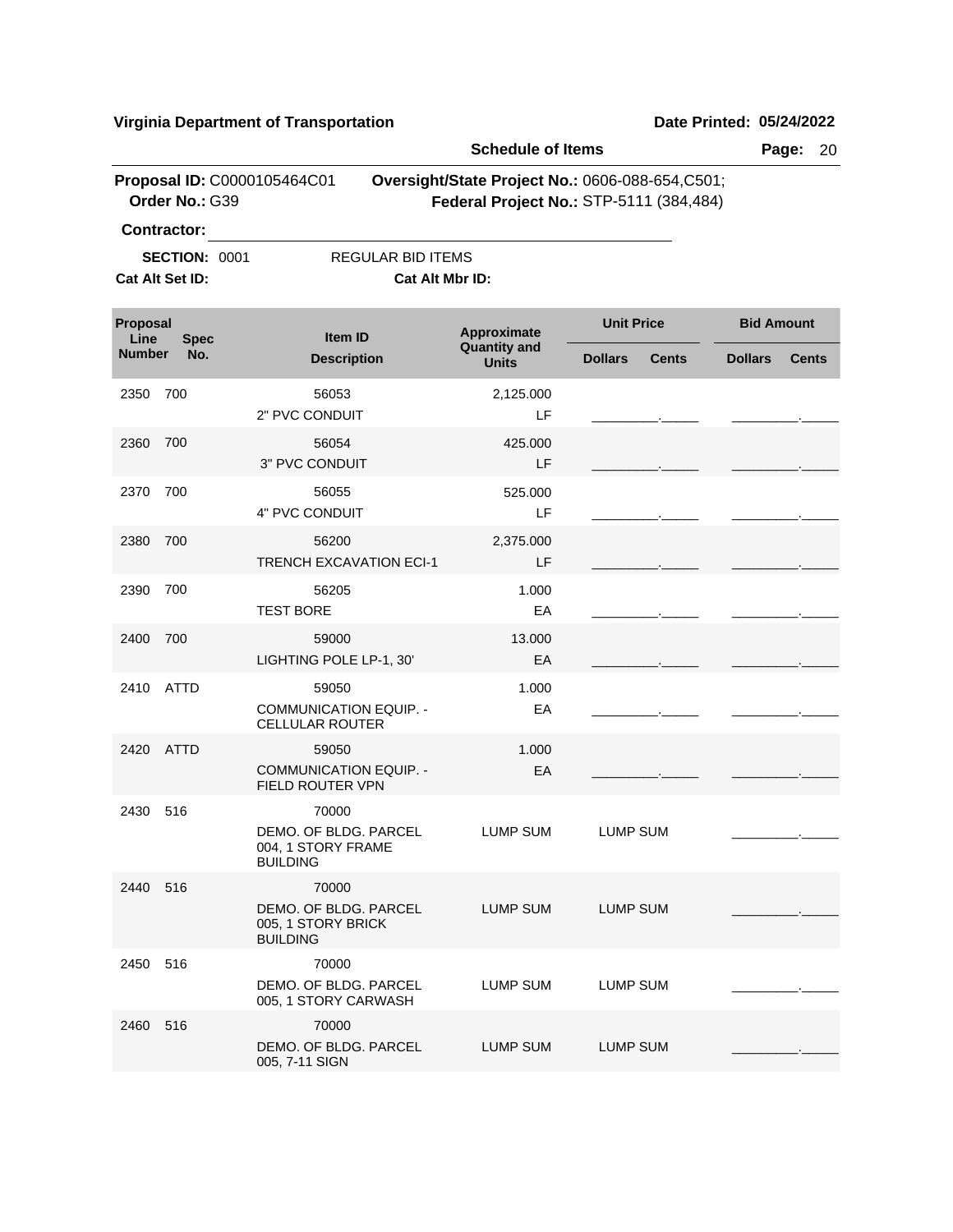|                         |                                               |                                                           | <b>Schedule of Items</b>           |                                                                                             | Page:<br>21                    |
|-------------------------|-----------------------------------------------|-----------------------------------------------------------|------------------------------------|---------------------------------------------------------------------------------------------|--------------------------------|
|                         | Proposal ID: C0000105464C01<br>Order No.: G39 |                                                           |                                    | Oversight/State Project No.: 0606-088-654, C501;<br>Federal Project No.: STP-5111 (384,484) |                                |
|                         | <b>Contractor:</b>                            |                                                           |                                    |                                                                                             |                                |
|                         | <b>SECTION: 0001</b>                          | REGULAR BID ITEMS                                         |                                    |                                                                                             |                                |
|                         | Cat Alt Set ID:                               | Cat Alt Mbr ID:                                           |                                    |                                                                                             |                                |
| <b>Proposal</b><br>Line | <b>Spec</b>                                   | Item ID                                                   | Approximate<br><b>Quantity and</b> | <b>Unit Price</b>                                                                           | <b>Bid Amount</b>              |
| <b>Number</b>           | No.                                           | <b>Description</b>                                        | <b>Units</b>                       | <b>Dollars</b><br><b>Cents</b>                                                              | <b>Dollars</b><br><b>Cents</b> |
| 2470                    | 516                                           | 70000<br>DEMO, OF BLDG, PARCEL<br>005, CANOPY             | LUMP SUM                           | LUMP SUM                                                                                    |                                |
| 2480                    | 516                                           | 70000<br>DEMO, OF BLDG, PARCEL<br>005, VENT PIPES FOR UST | <b>LUMP SUM</b>                    | <b>LUMP SUM</b>                                                                             |                                |
| 2490                    | 516                                           | 70000<br>DEMO. OF BLDG. PARCEL<br>019, LARGE CITGO SIGN   | LUMP SUM                           | LUMP SUM                                                                                    |                                |
| 2500                    | 516                                           | 70000<br>DEMO. OF BLDG. PARCEL<br>020, EXXON SIGN         | LUMP SUM                           | LUMP SUM                                                                                    |                                |
| 2510                    | 516                                           | 70000<br>DEMO. OF BLDG. PARCEL<br>022, SHELL SIGN         | <b>LUMP SUM</b>                    | LUMP SUM                                                                                    |                                |
| 2520                    | 516                                           | 70000<br>DEMO. OF BLDG. PARCEL<br>024, LIGHT POLE         | <b>LUMP SUM</b>                    | <b>LUMP SUM</b>                                                                             |                                |
| 2530                    | ATTD                                          | 70005<br>DEMOLITION WITH ACM (D-2)                        | LUMP SUM                           | <b>LUMP SUM</b>                                                                             |                                |
| 2540                    | ATTD                                          | 70005<br>DEMOLITION WITH ACM (D-5)                        | LUMP SUM                           | <b>LUMP SUM</b>                                                                             |                                |
|                         | 2550 ATTD                                     | 70112<br>CAT II NF ACM                                    | 1,120.000<br><b>SF</b>             |                                                                                             |                                |
| 2560                    | 516                                           | 70200<br>CLEARING PARCEL NO. (001)                        | LUMP SUM                           | <b>LUMP SUM</b>                                                                             |                                |
| 2570                    | 516                                           | 70200<br>CLEARING PARCEL NO. (002)                        | LUMP SUM                           | <b>LUMP SUM</b>                                                                             |                                |
| 2580                    | 516                                           | 70200<br>CLEARING PARCEL NO. (002)                        | <b>LUMP SUM</b>                    | <b>LUMP SUM</b>                                                                             |                                |
| 2590                    | 516                                           | 70200<br>CLEARING PARCEL NO. (003)                        | LUMP SUM                           | <b>LUMP SUM</b>                                                                             |                                |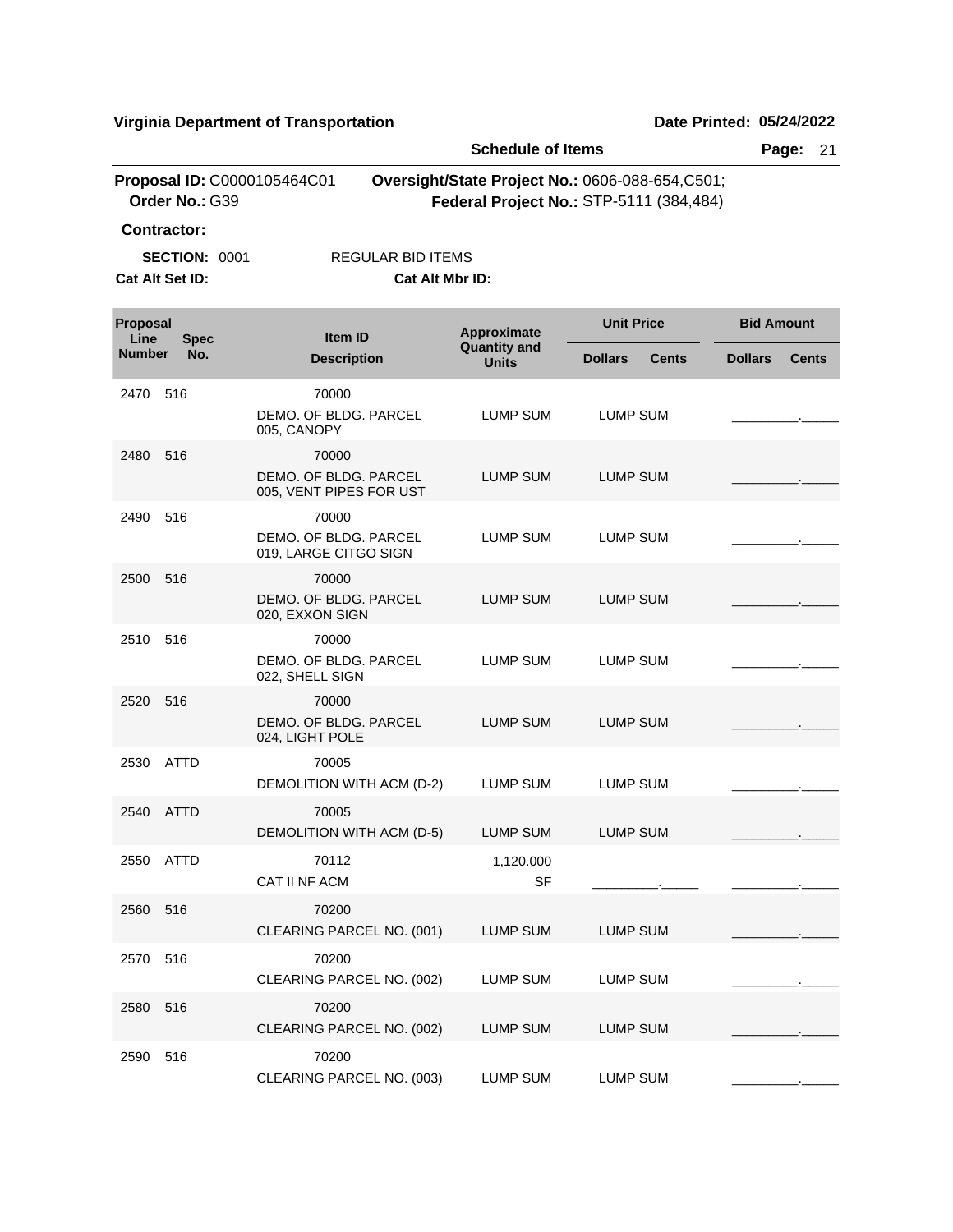|                  |                                         |                             |                                             | <b>Schedule of Items</b>                                                                   |                   |                                | Page:             | 22           |
|------------------|-----------------------------------------|-----------------------------|---------------------------------------------|--------------------------------------------------------------------------------------------|-------------------|--------------------------------|-------------------|--------------|
|                  | Order No.: G39<br><b>Contractor:</b>    | Proposal ID: C0000105464C01 |                                             | Oversight/State Project No.: 0606-088-654,C501;<br>Federal Project No.: STP-5111 (384,484) |                   |                                |                   |              |
|                  | <b>SECTION: 0001</b><br>Cat Alt Set ID: |                             | <b>REGULAR BID ITEMS</b><br>Cat Alt Mbr ID: |                                                                                            |                   |                                |                   |              |
| Proposal<br>Line | <b>Spec</b>                             |                             | <b>Item ID</b>                              | Approximate                                                                                | <b>Unit Price</b> |                                | <b>Bid Amount</b> |              |
| <b>Number</b>    | No.                                     |                             | <b>Description</b>                          | <b>Quantity and</b><br><b>Units</b>                                                        | <b>Dollars</b>    | <b>Dollars</b><br><b>Cents</b> |                   | <b>Cents</b> |
| 2600             | 516                                     | 70200                       | CLEARING PARCEL NO. (003)                   | <b>LUMP SUM</b>                                                                            | <b>LUMP SUM</b>   |                                |                   |              |
| 2610             | 516                                     | 70200                       | CLEARING PARCEL NO. (004)                   | LUMP SUM                                                                                   | LUMP SUM          |                                |                   |              |
| 2620             | 516                                     | 70200                       | CLEARING PARCEL NO. (006)                   | <b>LUMP SUM</b>                                                                            | <b>LUMP SUM</b>   |                                |                   |              |
| 2630             | 516                                     | 70200                       | CLEARING PARCEL NO. (007)                   | LUMP SUM                                                                                   | LUMP SUM          |                                |                   |              |
| 2640             | 516                                     | 70200                       | CLEARING PARCEL NO. (008)                   | <b>LUMP SUM</b>                                                                            | <b>LUMP SUM</b>   |                                |                   |              |
| 2650             | 516                                     | 70200                       | CLEARING PARCEL NO. (009)                   | LUMP SUM                                                                                   | LUMP SUM          |                                |                   |              |
| 2660             | 516                                     | 70200                       | CLEARING PARCEL NO. (009)                   | LUMP SUM                                                                                   | <b>LUMP SUM</b>   |                                |                   |              |
| 2670             | 516                                     | 70200                       | CLEARING PARCEL NO. (011)                   | <b>LUMP SUM</b>                                                                            | <b>LUMP SUM</b>   |                                |                   |              |
| 2680             | 516                                     | 70200                       | CLEARING PARCEL NO. (012)                   | <b>LUMP SUM</b>                                                                            | <b>LUMP SUM</b>   |                                |                   |              |
| 2690             | 516                                     | 70200                       | CLEARING PARCEL NO. (015)                   | LUMP SUM                                                                                   | <b>LUMP SUM</b>   |                                |                   |              |
| 2700 516         |                                         | 70200                       | CLEARING PARCEL NO. (016)                   | <b>LUMP SUM</b>                                                                            | <b>LUMP SUM</b>   |                                |                   |              |
| 2710             | 516                                     | 70200                       | CLEARING PARCEL NO. (017)                   | LUMP SUM                                                                                   | <b>LUMP SUM</b>   |                                |                   |              |
| 2720             | 516                                     | 70200                       | CLEARING PARCEL NO. (018)                   | LUMP SUM                                                                                   | <b>LUMP SUM</b>   |                                |                   |              |
| 2730             | 516                                     | 70200                       | CLEARING PARCEL NO. (019)                   | LUMP SUM                                                                                   | <b>LUMP SUM</b>   |                                |                   |              |
| 2740             | 516                                     | 70200                       | CLEARING PARCEL NO. (020)                   | LUMP SUM                                                                                   | LUMP SUM          |                                |                   |              |